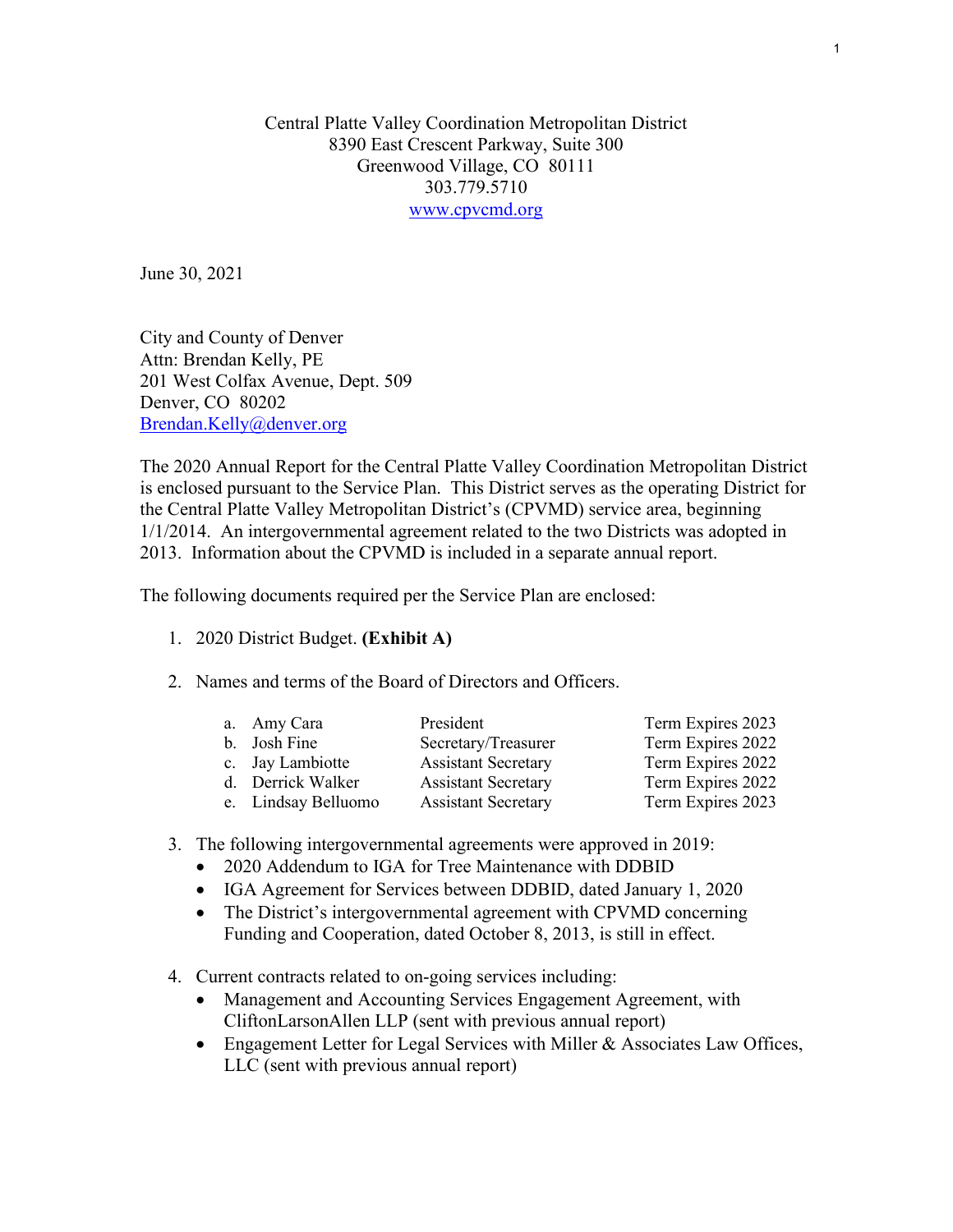- Waiver of Conflict with Miller & Associates Law Offices, LLC (sent with previous annual report)
- Agreement for Website Analysis Consulting Services with Michael Nearing (sent with previous annual report)
- Addendum to Security Monitoring Amended and Restated Agreement with Stealth Monitoring
- Addendum to Cost Sharing Agreement with Riverfront Park Association
- Agreement for Elevator Maintenance Services for Millennium Bridge with ThyssenKrupp Elevator Corporation
- Addendum to Elevator Maintenance Services for Union Gateway Bridge with ThyssenKrupp Elevator Corporation
- Addendum to Landscape Maintenance Services with Western Proscapes, Inc.
- Addendum to Agreement for Management Services with East West Urban Management, LLC
- Addendum to Filter Maintenance Services with KOMAC Fossil Filter Maintenance Services
- Addendum to Agreement with JT Specialty Services, LLC for Anti-Graffiti Services
- Agreement for Landscape Maintenance Services with Livable Cities Studio, Inc.
- First Amendment to Agreement for Consultation and Design Services with Livable Cities Studio, Inc. (sent with previous annual report)
- Second Amendment to Agreement to Consultation and Design Services with Livable Cities Studio, Inc. (sent with previous annual report)
- Agreement for Electrical Installation Services  $(18<sup>th</sup> Street Pedestrian Bridge)$ Heat Trace) with Encore Electric, Inc.
- Agreement for Millennium Bridge Mechanical Maintenance Services with Long Building Technologies, Inc.
- Agreement for Union Gateway Bridge Mechanical Maintenance Services with Long Building Technologies, Inc.
- Agreement for Tree Protection (Chestnut and  $17<sup>th</sup>$  Street) with MGT Landscaping
- Agreement for  $18<sup>th</sup>$  Street Pedestrian Bridge Snowmelt/Concrete Coating and Repairs with Summit Sealants and Restoration Services (sent with previous annual report)
- 5. Current contracts for one-time and/or special projects and/or services include:
	- Engagement Letter with Simmons & Wheeler, P.C. for 2020 Audit Services
- 6. Disclosure documents for current bonded indebtedness: **The District is not authorized to issue debt.**
- 7. Debt Service schedule for any outstanding debt of the District: **The District is not authorized to issue debt.**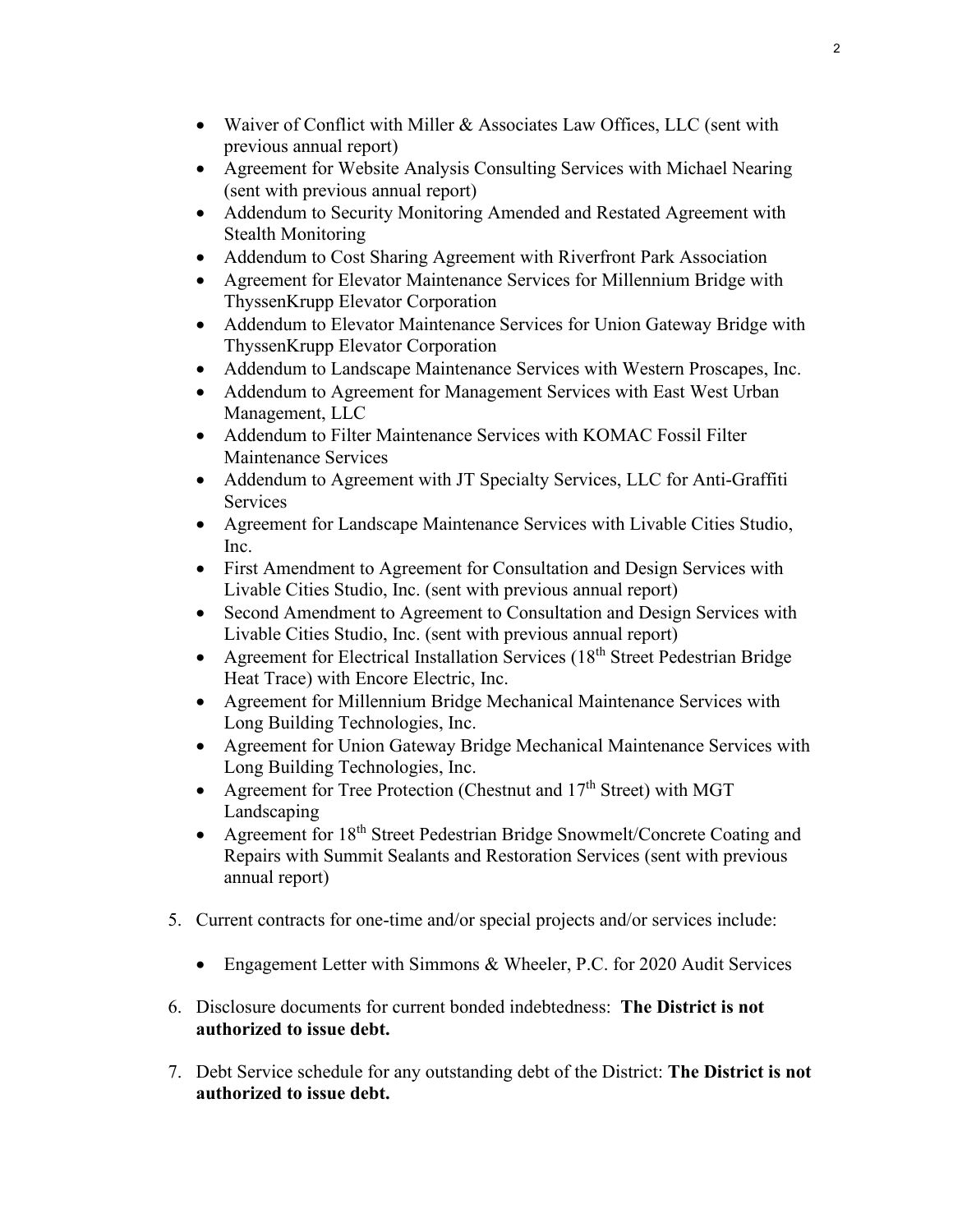The following items are required to be reported per the Service Plan:

- 1. [2020 Audited Financial Statements:](#page-9-0) **(Exhibit B)**
- 2. Total debt authorized and total debt issued and future debt issuances: **The District is not authorized to issue debt.**
- 3. Annual construction schedules. **The District is not authorized to perform construction.**
- 4. Rules and regulations of the Districts regarding bidding, conflict of interest, contracting, and other governance matters: **The District has adopted a Vending Policy, dated as of September 1, 2015, as may be further amended. This was provided with a prior annual report.**
- 5. Current documentation of credit enhancements if any: **The District is not authorized to issue debt.**
- 6. The District shall also provide the City a notice of change in bond ratings on outstanding bonds or the failure of a credit enhancement securing outstanding bonds within 30 days of the District receiving notice of such change or failure. **The District is not authorized to issue debt.**

We are pleased to provide you with all necessary information to complete this annual report. If there are any documents that you will not need in future annual reports, we ask that you kindly inform us so we can be more efficient and effective for you.

If you have questions about the Report, please contact District Manager Anna Jones at 303-793-1478 or [anna.jones@claconnect.com.](mailto:anna.jones@claconnect.com)

Sincerely,

*Anna Jones*

Anna Jones Manager

Copy without enclosures: Board of Directors

 Nic Carlson, Assistant Manager Dianne Miller, Esq. Debra Sedgeley AJ. Zabbia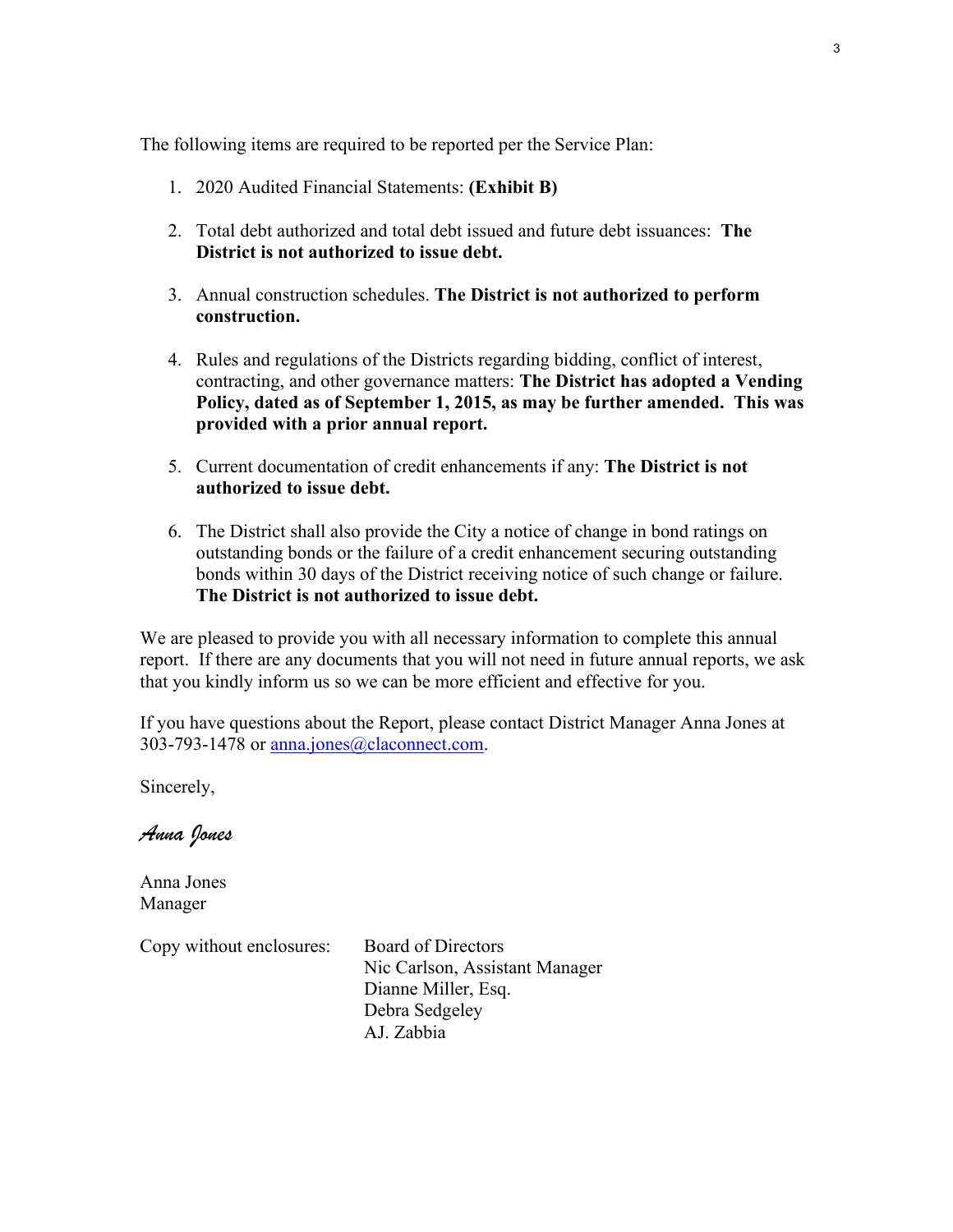# EXHIBIT A (2020 BUDGET)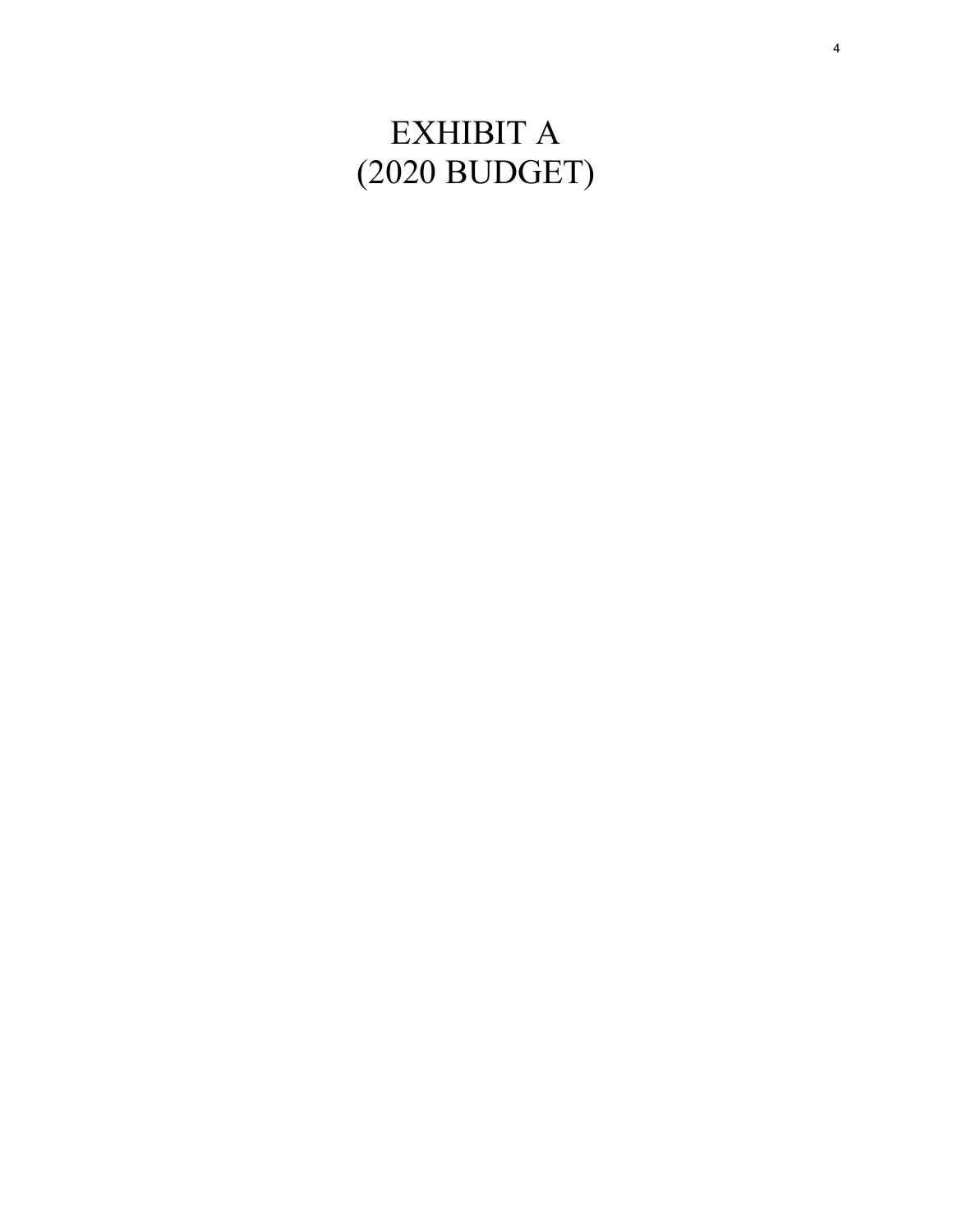<span id="page-4-0"></span>

CliftonLarsonAllen LLP CLAconnect.com

# **Accountant's Compilation Report**

Board of Directors Central Platte Valley Coordination Metropolitan District

Management is responsible for the accompanying budget of revenues, expenditures, and fund balances of Central Platte Valley Coordination Metropolitan District for the year for the year ending December 31, 2020, including the estimate of comparative information for the year ending December 31, 2019, and the actual comparative information for the year ended December 31, 2018, in the format prescribed by Colorado Revised Statutes (C.R.S.) 29-1-105 and the related summary of significant assumptions in accordance with guidelines for the presentation of a budget established by the American Institute of Certified Public Accountants (AICPA). We have performed a compilation engagement in accordance with Statements on Standards for Accounting and Review Services promulgated by the Accounting and Review Services Committee of the AICPA. We did not audit or review the budget nor were we required to perform any procedures to verify the accuracy or completeness of the information provided by management. Accordingly, we do not express an opinion, a conclusion, nor provide any form of assurance on the accompanying budget.

The budgeted results may not be achieved as there will usually be differences between the budgeted and actual results, because events and circumstances frequently do not occur as expected, and these differences may be material. We assume no responsibility to update this report for events and circumstances occurring after the date of this report.

We draw attention to the summary of significant assumptions which describe that the budget is presented in accordance with the requirements of C.R.S. 29-1-105, and is not intended to be a presentation in accordance with accounting principles generally accepted in the United States of America.

We are not independent with respect to Central Platte Valley Coordination Metropolitan District.

Greenwood Village, Colorado January 3, 2020

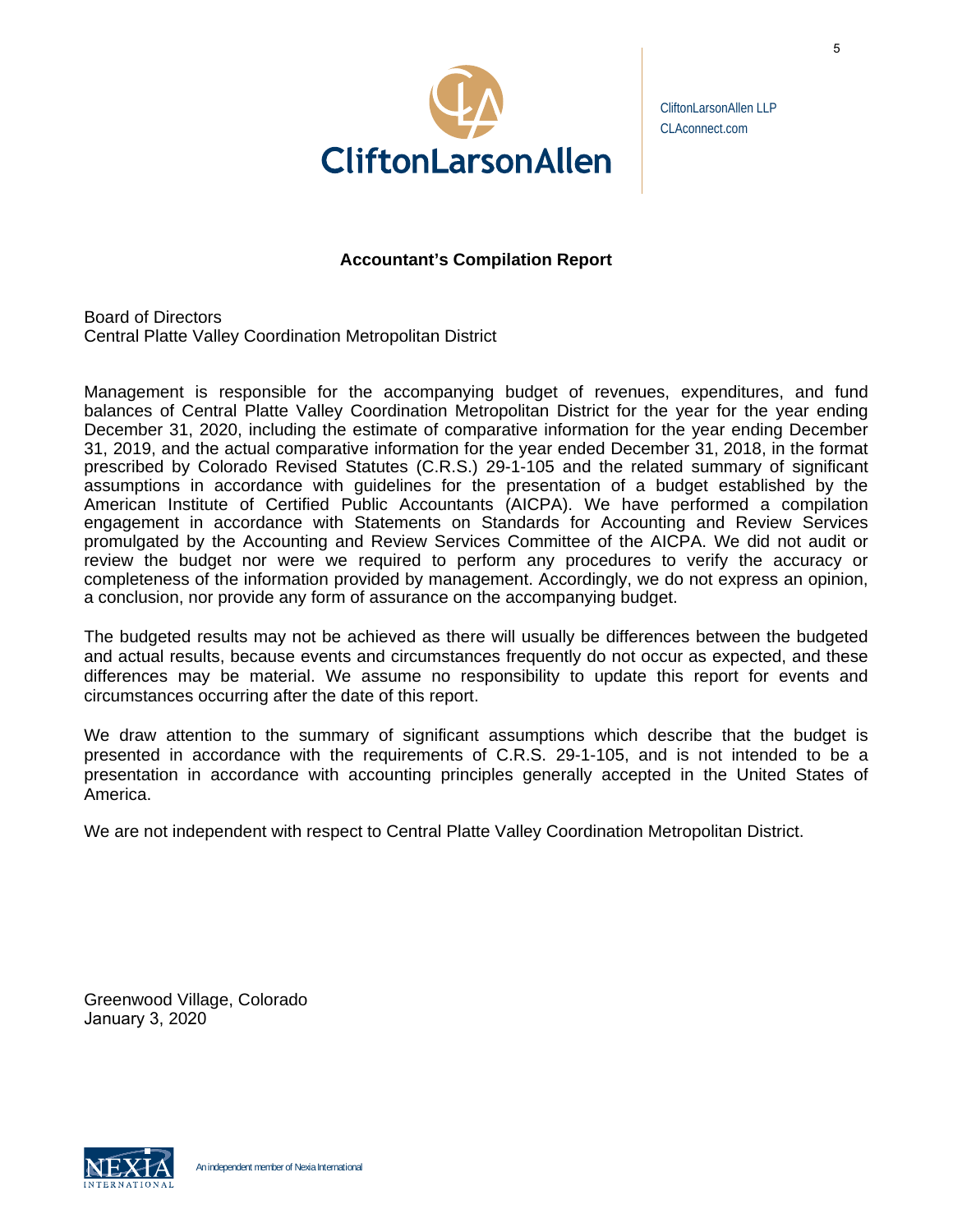#### **CENTRAL PLATTE VALLEY COORDINATION METROPOLITAN DISTRICT GENERAL FUND 2020 BUDGET WITH 2018 ACTUAL AND 2019 ESTIMATED For the Years Ended and Ending December 31,**

1/3/20

|                                                                                   | <b>ACTUAL</b><br>2018 | <b>ESTIMATED</b><br>2019 |                     | <b>BUDGET</b><br>2020 |                      |
|-----------------------------------------------------------------------------------|-----------------------|--------------------------|---------------------|-----------------------|----------------------|
| <b>BEGINNING FUND BALANCE</b>                                                     | \$<br>43,423          | <sup>\$</sup>            | 11,392              | \$                    | 5,964                |
| <b>REVENUE</b>                                                                    |                       |                          |                     |                       |                      |
| Other revenue                                                                     | 225                   |                          | 3,572               |                       |                      |
| Payment from CPV Metro District - GF<br>Payment from CPV Metro District - CP Fund | 1,966,202<br>29,248   |                          | 1,845,000<br>26,000 |                       | 2,230,000<br>370,000 |
| Total revenue                                                                     | 1,995,675             |                          | 1,874,572           |                       | 2,600,000            |
| Total funds available                                                             | 2,039,098             |                          | 1,885,964           |                       | 2,605,964            |
| <b>EXPENDITURES</b>                                                               |                       |                          |                     |                       |                      |
| General government                                                                |                       |                          |                     |                       |                      |
| Accounting                                                                        | 56,900                |                          | 52,000              |                       | 57,000               |
| Audit                                                                             | 3,000                 |                          | 3,000               |                       | 3,000                |
| Director fees                                                                     | 4,800                 |                          | 4,800               |                       | 6,000                |
| Dues and licenses                                                                 | 5,038                 |                          | 4,238               |                       | 4,500                |
| Election costs                                                                    | 1,467                 |                          | $\overline{a}$      |                       | 5,000                |
| Engineering - administrative                                                      | 6,367                 |                          | 12,000              |                       | 12,000               |
| Insurance and bonds                                                               | 5,434                 |                          | 6,614               |                       | 7,500                |
| Legal                                                                             | 67,606                |                          | 43,000              |                       | 46,000               |
| Management                                                                        | 73,894                |                          | 50,000              |                       | 55,000               |
| Miscellaneous                                                                     | 1,907                 |                          | 2,000               |                       | 2,000                |
| OnSite management                                                                 |                       |                          | 76,000              |                       | 82,000               |
| Payroll taxes                                                                     | 367                   |                          | 366                 |                       | 458                  |
| Web site maintenance                                                              | 250                   |                          | 1,210               |                       | 1,500                |
| Operations and maintenance                                                        |                       |                          |                     |                       |                      |
| Engineering - repairs and maintenance                                             | 76,772                |                          | 45,000              |                       | 50,000               |
| Landscape and other maintenance                                                   | 573,192               |                          | 400,000             |                       | 456,000              |
| 17th Street Gardens                                                               | 65,742                |                          | 216,000             |                       | 188,000              |
| Millennium bridge maintenance                                                     | 301,161               |                          | 334,000             |                       | 560,000              |
| Security services                                                                 | 489,154               |                          | 432,000             |                       | 500,000              |
| Union Gateway bridge maintenance                                                  | 256,529               |                          | 165,000             |                       | 175,000              |
| Reserve study                                                                     | 3,400                 |                          |                     |                       |                      |
| Vendor permitting expenses                                                        |                       |                          | -                   |                       | 1,000                |
| Capital                                                                           |                       |                          |                     |                       |                      |
| <b>Art Funds</b>                                                                  |                       |                          |                     |                       | 350,000              |
| Development coordination                                                          | 34,726                |                          | 26,000              |                       | 20,000               |
| Contingency                                                                       |                       |                          | 6,772               |                       | 18,042               |
| Total expenditures                                                                | 2,027,706             |                          | 1,880,000           |                       | 2,600,000            |
| Total expenditures and transfers out                                              |                       |                          |                     |                       |                      |
| requiring appropriation                                                           | 2,027,706             |                          | 1,880,000           |                       | 2,600,000            |
| <b>ENDING FUND BALANCE</b>                                                        | \$<br>11,392          | - \$                     | 5,964               | \$                    | 5,964                |

This financial information should be read only in connection with the accompanying accountant's report and summary of significant assumptions.

6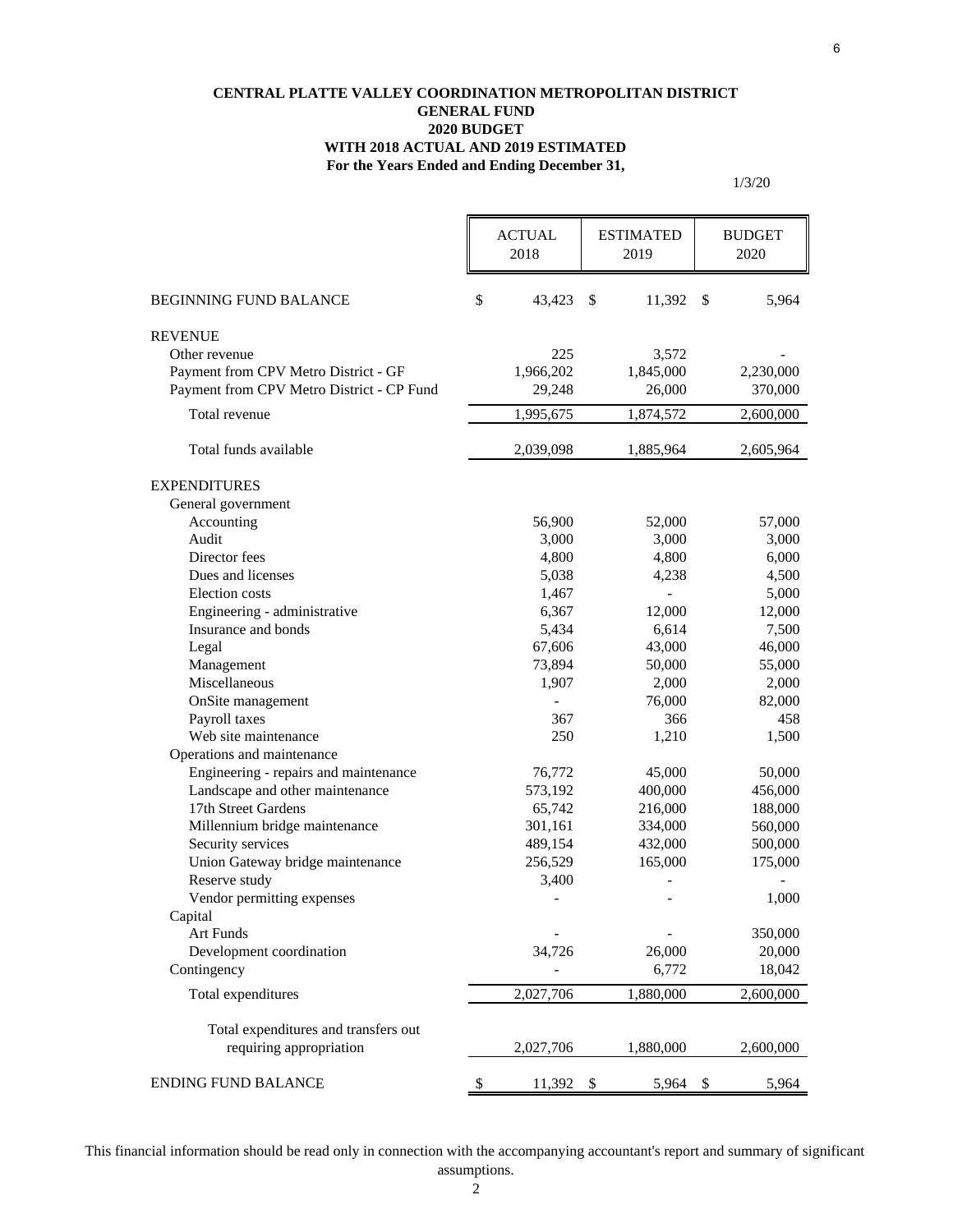#### **CENTRAL PLATTE VALLEY COORDINATION METROPOLITAN DISTRICT 2020 BUDGET SUMMARY OF SIGNIFICANT ASSUMPTIONS**

#### **Services Provided**

The District, a quasi-municipal corporation and a political subdivision of the State of Colorado, was organized by order and decree of the District Court for the County of Denver on February 19, 2013, and is governed pursuant to provisions of the Colorado Special District Act (Title 32, Article 1, Colorado Revised Statues). The District's service area is located in the City and County of Denver (City). The District operates under a Service Plan approved by the City Council on November 26, 2012.

The District was organized to implement a multi-district structure to more effectively accommodate both residential and commercial development within and without the District's physical boundaries.

On February 5, 2013, the District's voters authorized the District to collect, retain, and spend the full amount of all taxes, tax increment revenues, tap fees, park fees, facility fees, service charges, inspection charges, administrative charges, grants or any other fee, rate, toll, penalty, or charges authorized by law or contract to be imposed, collected or received by the District during 2013 and each fiscal year thereafter, such amounts to constitute a voter-approved revenue change and be collected, retained and spent by the District without regard to any spending, revenue-raising, or other limitation.

The District has no power to issue any debt and no authority to impose a mill levy upon any property within or without its boundaries. Rather, the primary source of revenue available to the District is based upon its ability to enter into inter-governmental agreements with other governmental entities (IGAs). The basic nature of these IGAs would be for a governmental entity with taxing or other revenuegenerating authority, such as the Central Platte Valley Metropolitan District (CPV MD) to transfer revenues to the District, which would then use the funds to provide for the operation and maintenance of all of the improvements and the provision of public services not otherwise dedicated to third party entities.

In accordance with its Service Plan, the District is entirely responsible for coordinating the operation and maintenance of all public services and improvements throughout the development. It is anticipated that all capital improvements will be owned and maintained by CPV MD or dedicated to the City or to such other governmental entity as appropriate.

The District has no employees and all administrative functions are contracted.

The District prepares its budget on the modified accrual basis of accounting in accordance with the requirements of Colorado Revised Statues C.R.S. 29-1-105 using its best estimates as of the date of the budget hearing. These estimates are based on expected conditions and its expected course of actions. The assumptions disclosed herein are those that the District believes are significant to the budget. There will usually be differences between the budget and actual results, because events and circumstances frequently do not occur as expected, and those differences may be material.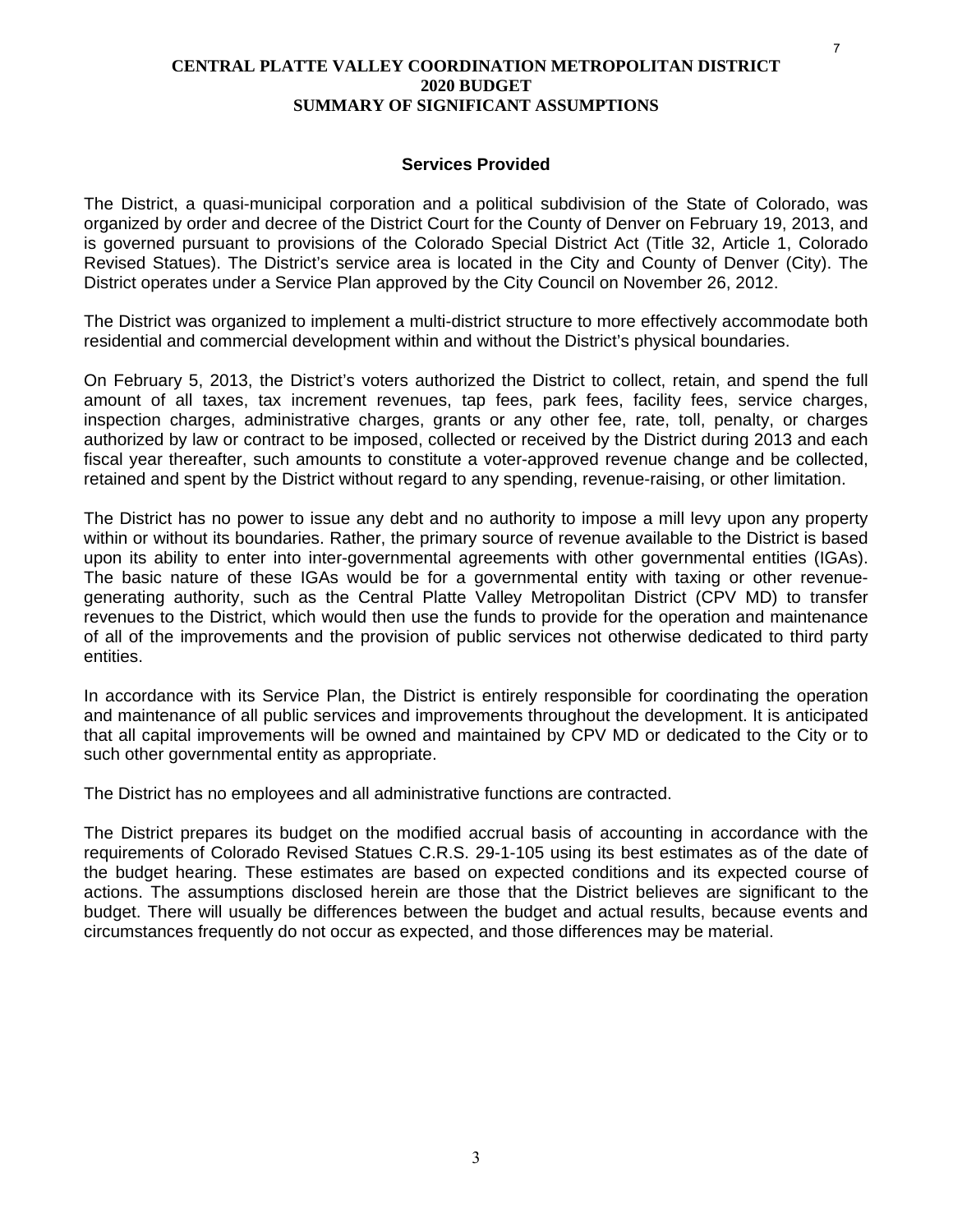### **CENTRAL PLATTE VALLEY COORDINATION METROPOLITAN DISTRICT 2020 BUDGET SUMMARY OF SIGNIFICANT ASSUMPTIONS**

#### **Revenues**

#### **Intergovernmental Revenue**

On October 8, 2013, the District entered into an intergovernmental agreement (IGA) with Central Platte Valley Metropolitan District (CPV MD). Per this Agreement, payments from CPV MD represent transfers from CPV MD to the District to provide funding for the overall administrative and operating costs for both Districts, as well as to pay administrative capital costs.

During 2020, it is anticipated that the District will receive \$2,600,000 from CPV MD - \$2,230,000 will be used for general government, operations and maintenance expenditures, and \$370,000 will be used for administrative capital costs.

#### **Expenditures**

# **Administrative and Operational Expenditures**

Administrative expenditures include the services necessary to maintain the District's administrative viability such as accounting and audit, engineering, insurance, legal, management, and meeting expenses. Operational expenditures in 2020 include the security and maintenance of areas within the District and the excluded area, including the  $17<sup>th</sup>$  Street Gardens, Union Gateway Bridge and the Millennium Bridge, fountain, and elevators. These expenditures are based on estimates of the District's Board of Directors and consultants.

#### **Capital Expenditures**

The 2020 anticipated capital expenditures include amounts for art funds and coordination of developer construction within CPV MD as detailed on page 2 of the budget.

#### **Debt and Leases**

The District has no outstanding debt nor any capital or operating leases.

#### **Reserves**

#### **Emergency Reserve**

TABOR requires local governments to establish Emergency Reserves. These reserves must be at least 3% of fiscal year spending. Since all funds received by the District are transferred from CPV MD, an emergency reserve is not reflected in the District's 2020 Budget. Therefore, the Emergency Reserve related to the District's revenue is reported in CPV MD.

# **This information is an integral part of the accompanying budget.**

8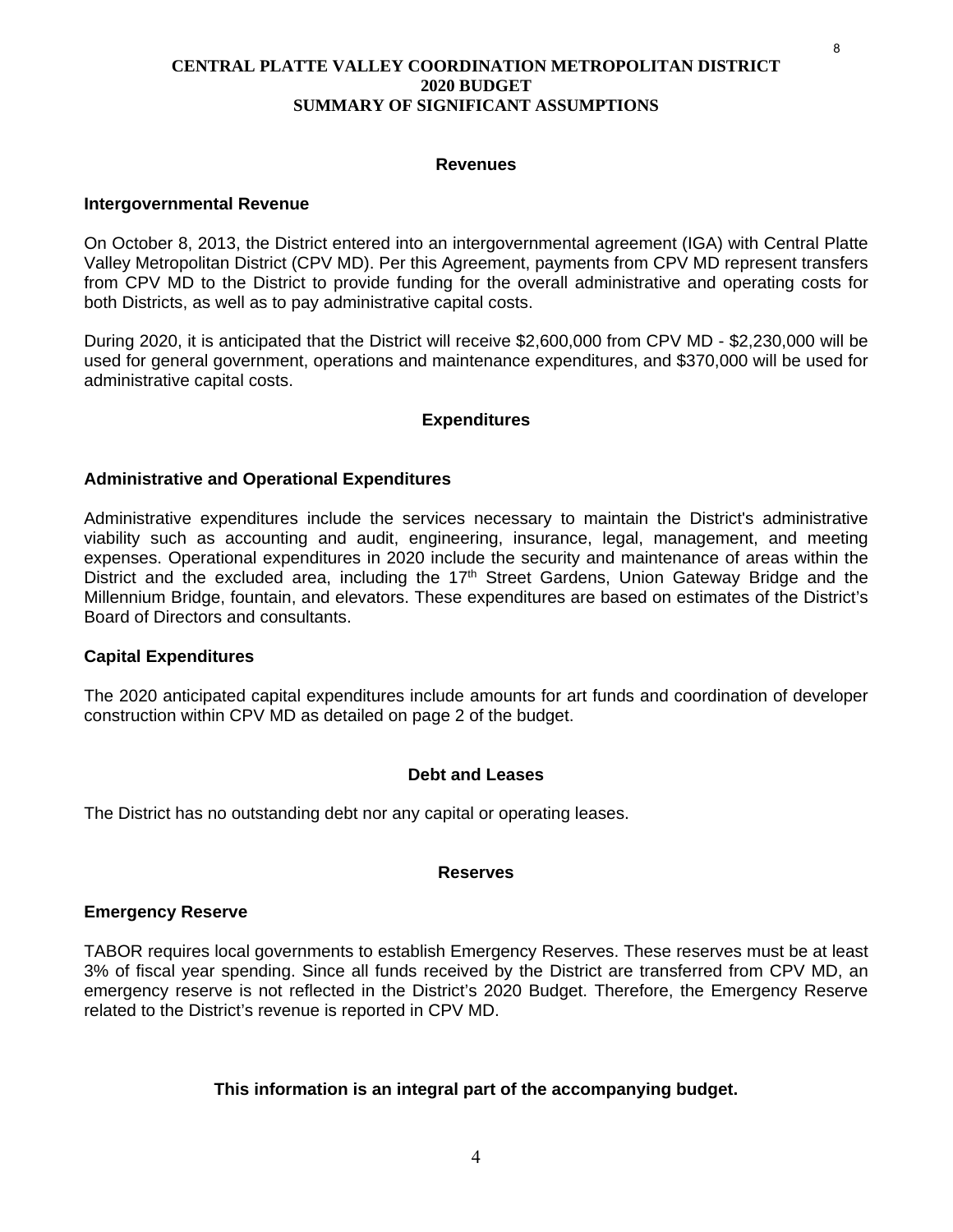# EXHIBIT B (2020 AUDIT)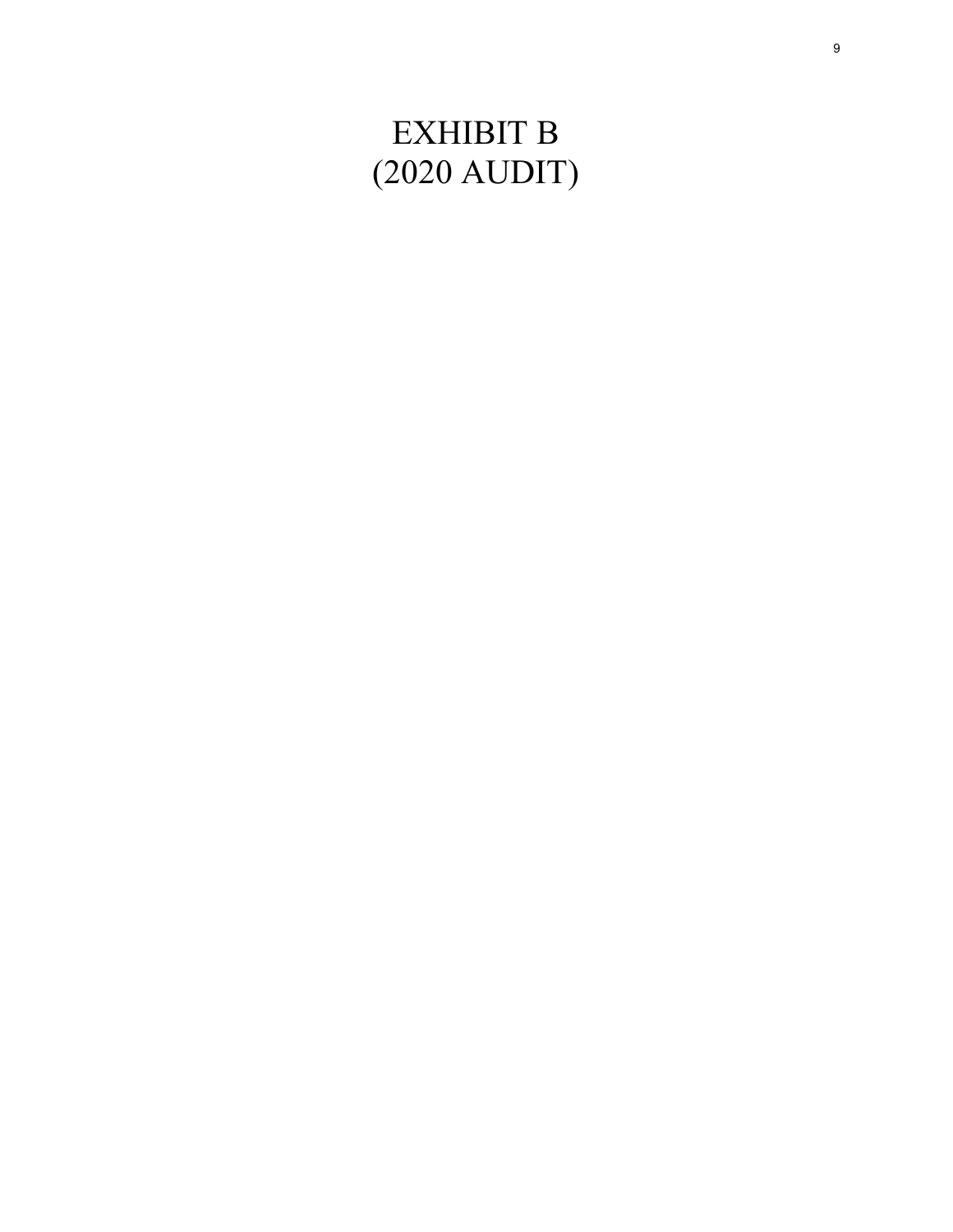# <span id="page-9-0"></span>**CENTRAL PLATTE VALLEY COORDINATION METRO DISTRICT City and County of Denver, Colorado**

**FINANCIAL STATEMENTS**

**YEAR ENDED DECEMBER 31, 2020**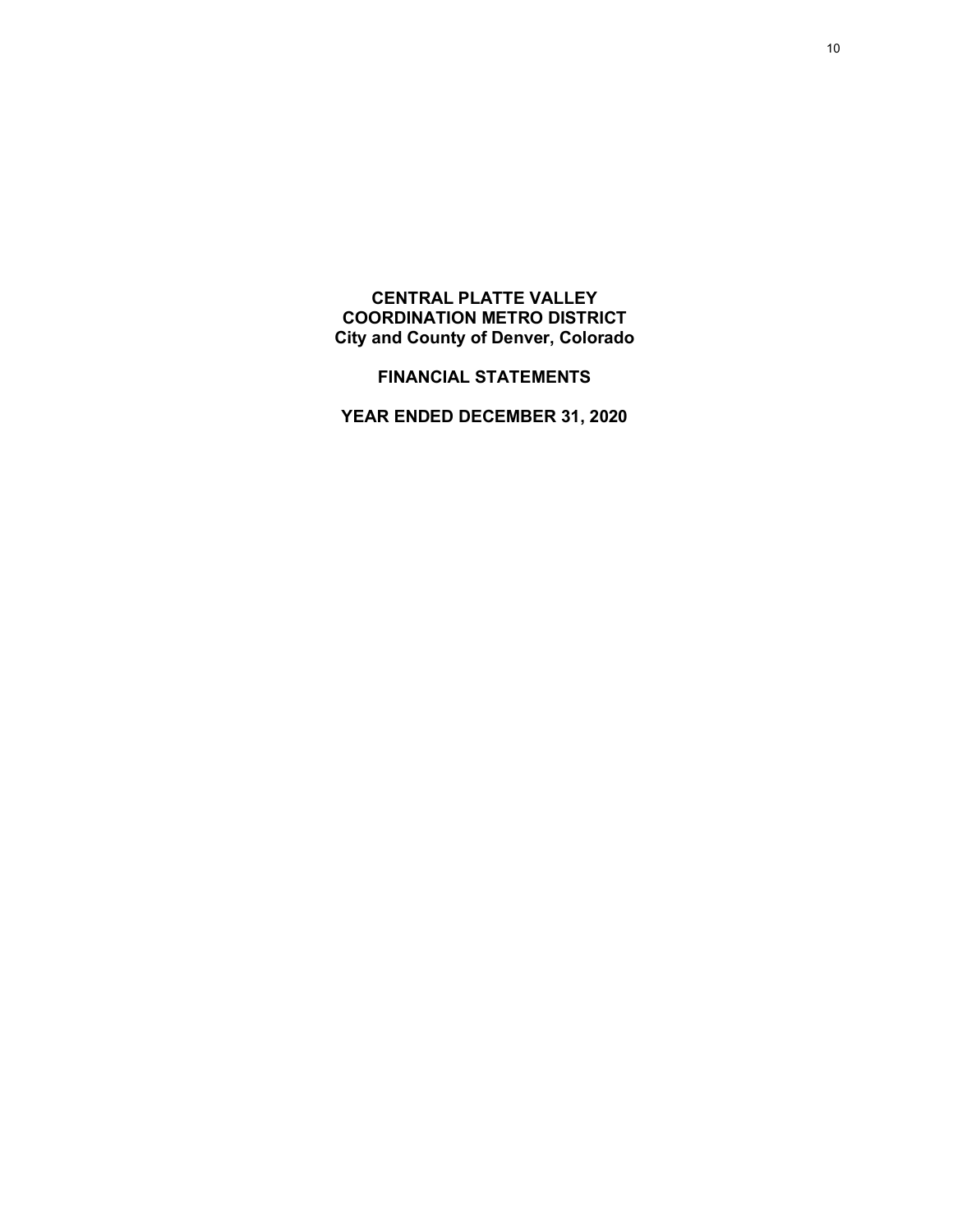# **CENTRAL PLATTE VALLEY COORDINATION METRO DISTRICT TABLE OF CONTENTS YEAR ENDED DECEMBER 31, 2020**

| <b>INDEPENDENT AUDITOR'S REPORT</b>                                                                                  |             |
|----------------------------------------------------------------------------------------------------------------------|-------------|
| <b>BASIC FINANCIAL STATEMENTS</b>                                                                                    |             |
| <b>GOVERNMENT-WIDE FINANCIAL STATEMENTS</b>                                                                          |             |
| <b>STATEMENT OF NET POSITION</b>                                                                                     | 1           |
| <b>STATEMENT OF ACTIVITIES</b>                                                                                       | $\mathbf 2$ |
| <b>FUND FINANCIAL STATEMENTS</b>                                                                                     |             |
| <b>BALANCE SHEET - GOVERNMENTAL FUNDS</b>                                                                            | 3           |
| STATEMENT OF REVENUES, EXPENDITURES, AND CHANGES IN<br><b>FUND BALANCES - GOVERNMENTAL FUNDS</b>                     | 4           |
| <b>GENERAL FUND - STATEMENT OF REVENUES, EXPENDITURES, AND</b><br><b>CHANGES IN FUND BALANCE - BUDGET AND ACTUAL</b> | 5           |
| <b>NOTES TO BASIC FINANCIAL STATEMENTS</b>                                                                           | 6           |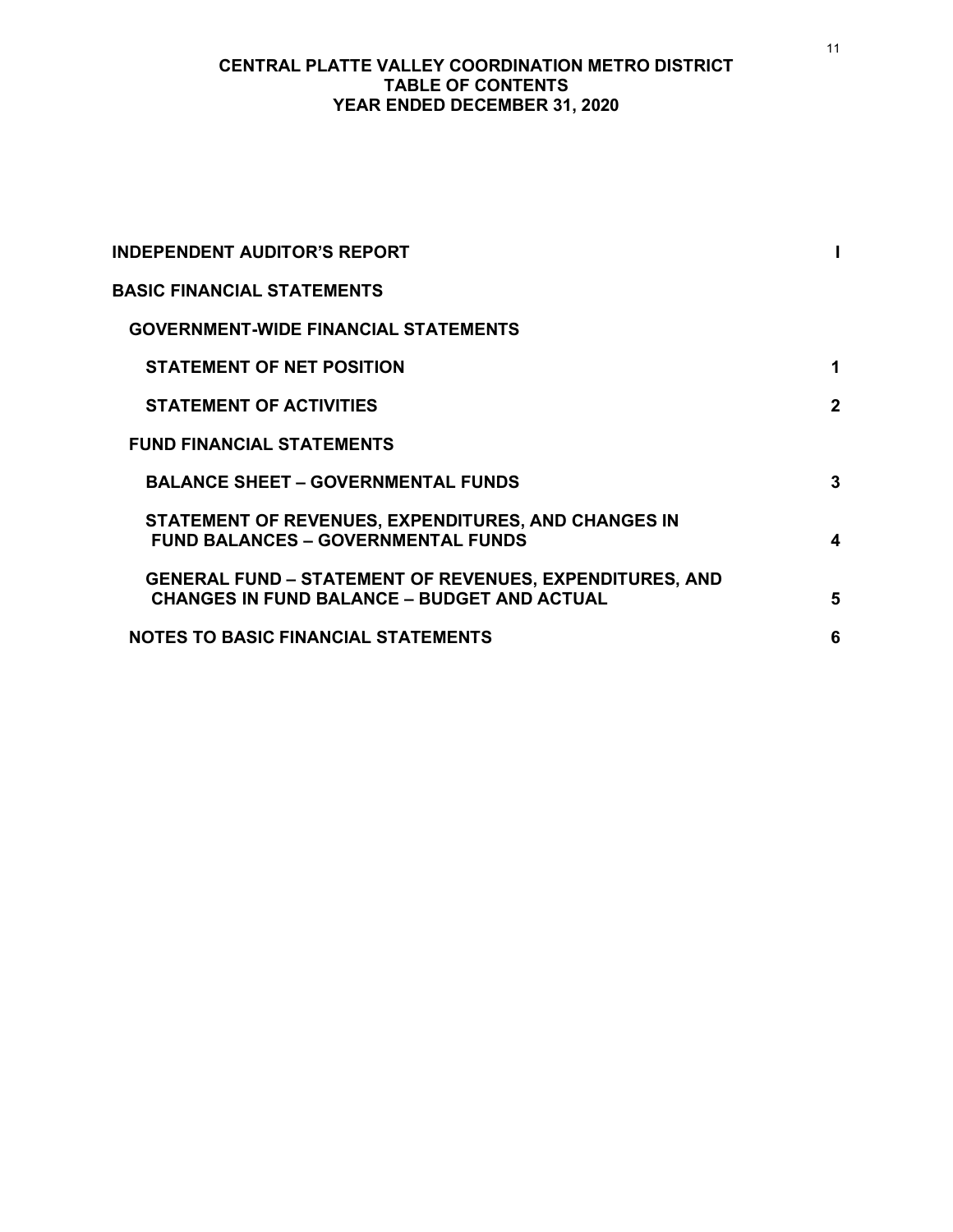# **SIMMONS & WHEELER, P.C.** Certified Public Accountants

304 Inverness Way South, Suite 490, Englewood, CO 80112 (303) 689-0833

Board of Directors Central Platte Valley Coordination Metro District City and County of Denver, Colorado

# Independent Auditors' Report

We have audited the accompanying financial statements of the governmental activities and each major fund of the Central Platte Valley Coordination Metro District, as of and for the year ended December 31, 2020, and the related notes to the financial statements, which collectively comprise the District's basic financial statements as listed in the table of contents.

# *Management's Responsibility for the Financial Statements*

Management is responsible for the preparation and fair presentation of these financial statements in accordance with accounting principles generally accepted in the United States of America; this includes the design, implementation, and maintenance of internal control relevant to the preparation and fair presentation of financial statements that are free from material misstatement, whether due to fraud or error.

# *Auditor's Responsibility*

Our responsibility is to express opinions on these financial statements based on our audit. We conducted our audit in accordance with auditing standards generally accepted in the United States of America. Those standards require that we plan and perform the audit to obtain reasonable assurance about whether the financial statements are free of material misstatement.

An audit involves performing procedures to obtain audit evidence about the amounts and disclosures in the financial statements. The procedures selected depend on the auditor's judgment, including the assessment of the risks of material misstatement of the financial statements, whether due to fraud or error. In making those risk assessments, the auditor considers internal control relevant to the District's preparation and fair presentation of the financial statements in order to design audit procedures that are appropriate in the circumstances, but not for the purpose of expressing an opinion on the effectiveness of the District's internal control. Accordingly, we express no such opinion. An audit also includes evaluating the appropriateness of accounting principles used and the reasonableness of significant accounting estimates made by management, as well as evaluating the overall presentation of the financial statements.

We believe that the audit evidence we have obtained is sufficient and appropriate to provide a basis for our audit opinions.

# *Opinions*

In our opinion, the financial statements referred to above present fairly, in all material respects, the respective financial position of the governmental activities and each major fund of the Central Platte Valley Coordination Metro District as of December 31, 2020, and the respective changes in financial position and the respective budgetary comparison for the General Fund for the year then ended in accordance with accounting principles generally accepted in the United States of America.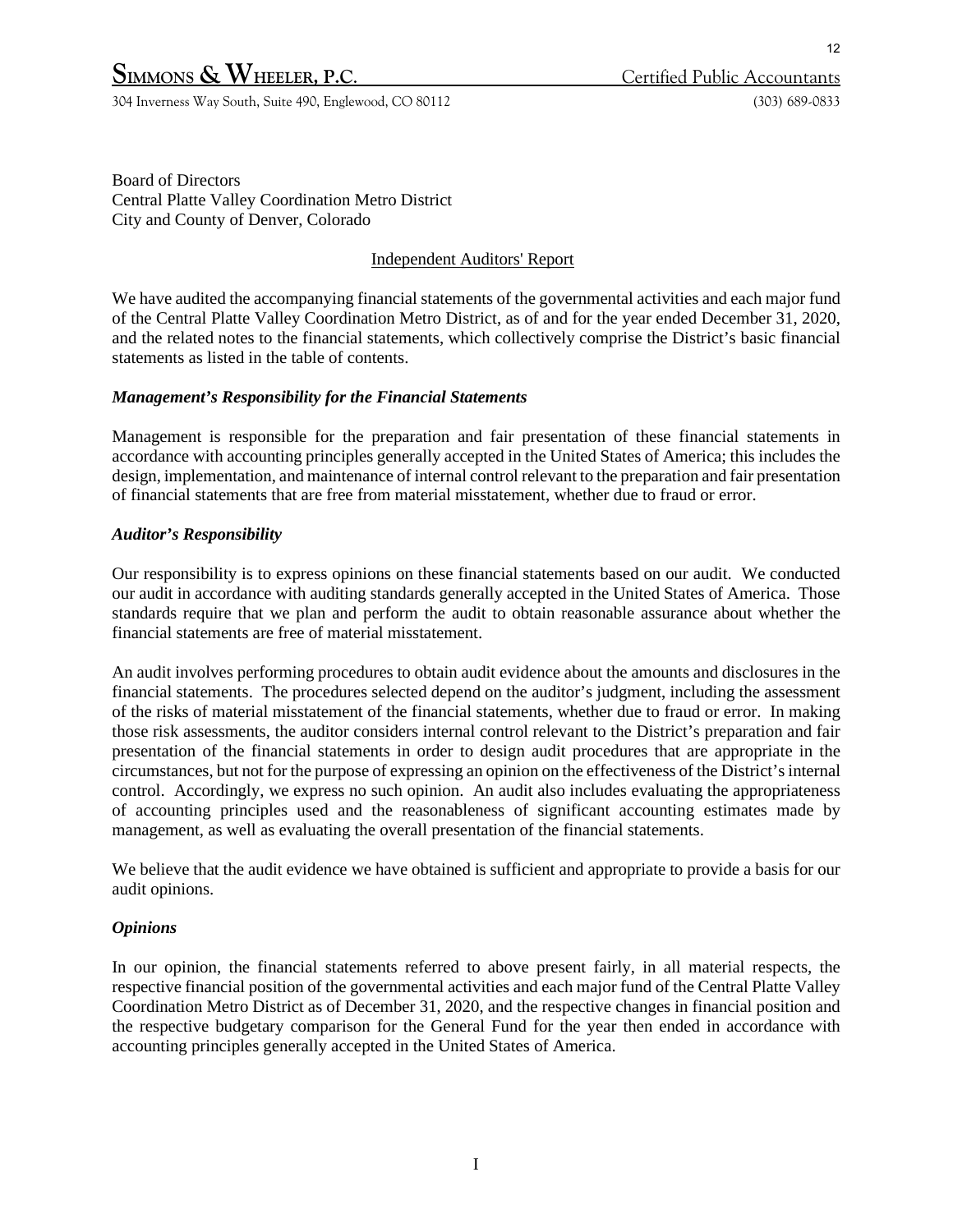#### *Other-Matters*

#### *Required Supplementary Information*

Management has omitted the management's discussion and analysis that accounting principles generally accepted in the United States of America require to be presented to supplement the basic financial statements. Such missing information, although not a part of the basic financial statements, is required by the Governmental Accounting Standards Board, who considers it to be an essential part of financial reporting for placing the basic financial statements in an appropriate operational, economic, or historical context. Our opinion on the basic financial statements is not affected by this missing information.

Simmons Zuhala P.C.

Englewood, CO March 17, 2021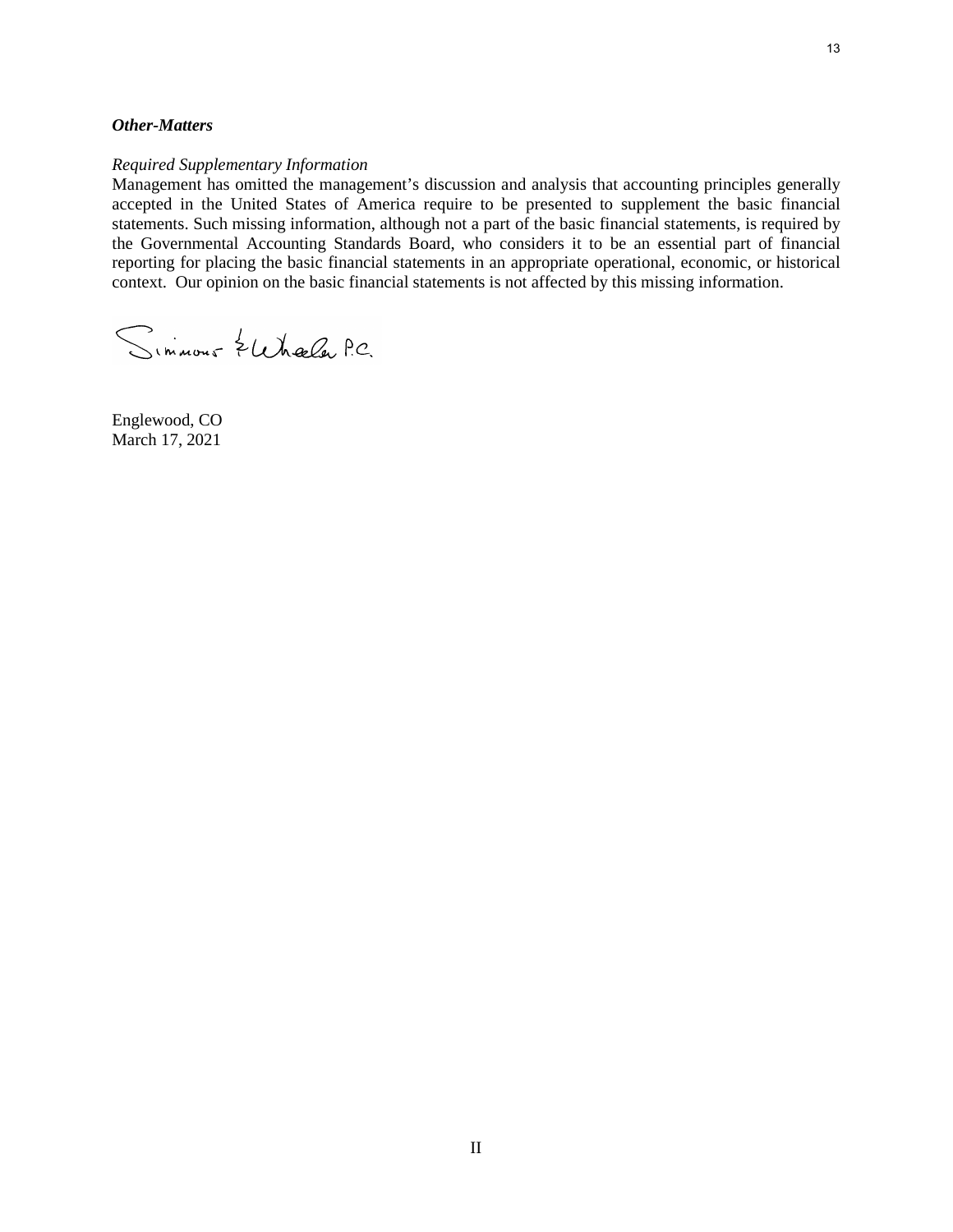**BASIC FINANCIAL STATEMENTS**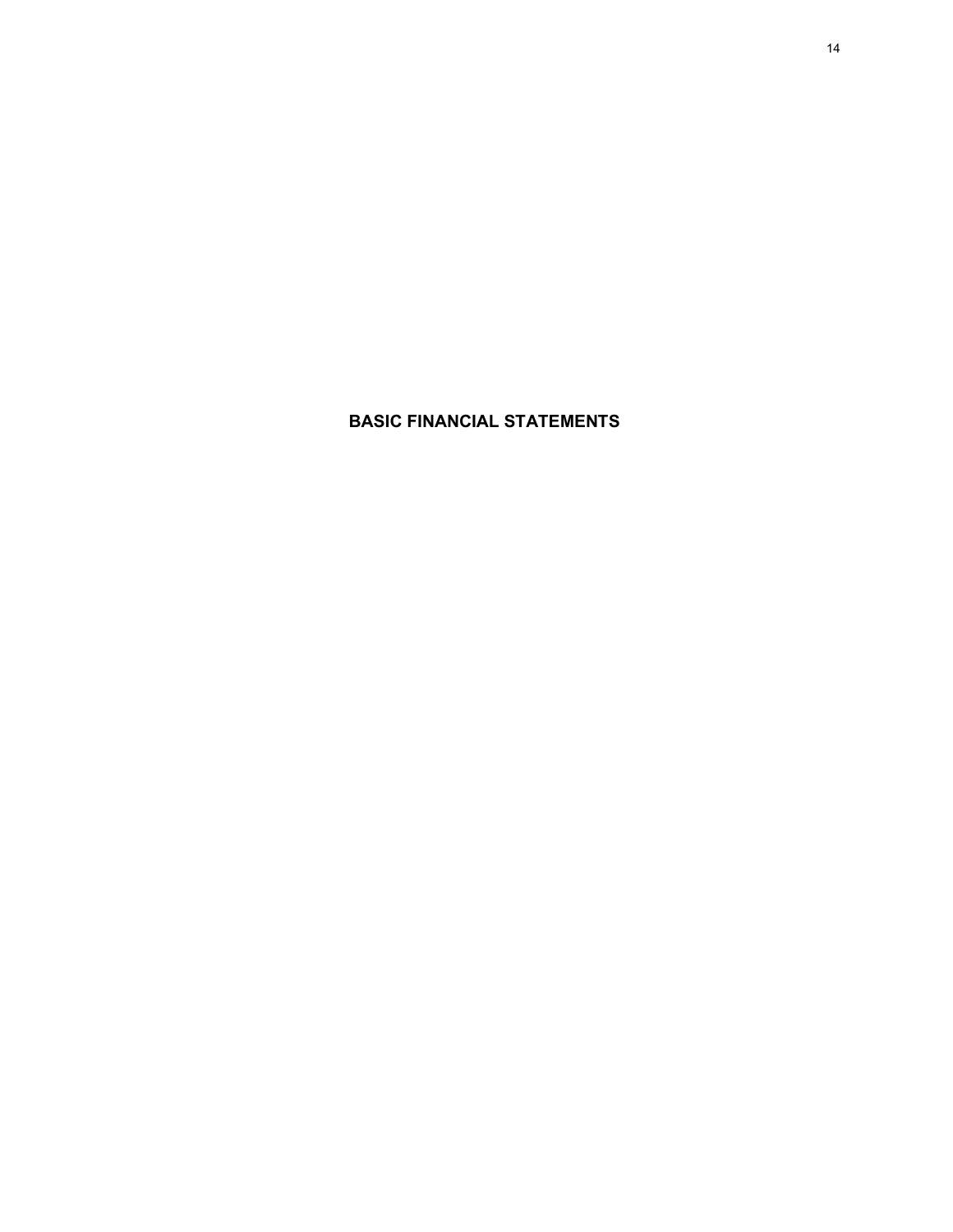# **CENTRAL PLATTE VALLEY COORDINATION METRO DISTRICT STATEMENT OF NET POSITION DECEMBER 31, 2020**

|                             | Governmental<br>Activities |         |
|-----------------------------|----------------------------|---------|
|                             |                            |         |
| <b>ASSETS</b>               |                            |         |
| Cash and Investments        | \$                         | 18,628  |
| <b>Accounts Receivable</b>  |                            | 8,493   |
| Accounts Receivable - CPVMD |                            | 239,000 |
| <b>Prepaid Expenses</b>     |                            | 6,330   |
| <b>Total Assets</b>         |                            | 272,451 |
| <b>LIABILITIES</b>          |                            |         |
| <b>Accounts Payable</b>     |                            | 272,024 |
| <b>Total Liabilities</b>    |                            | 272,024 |
| <b>NET POSITION</b>         |                            |         |
| Unrestricted                |                            | 427     |
| <b>Total Net Position</b>   | \$                         | 427     |

15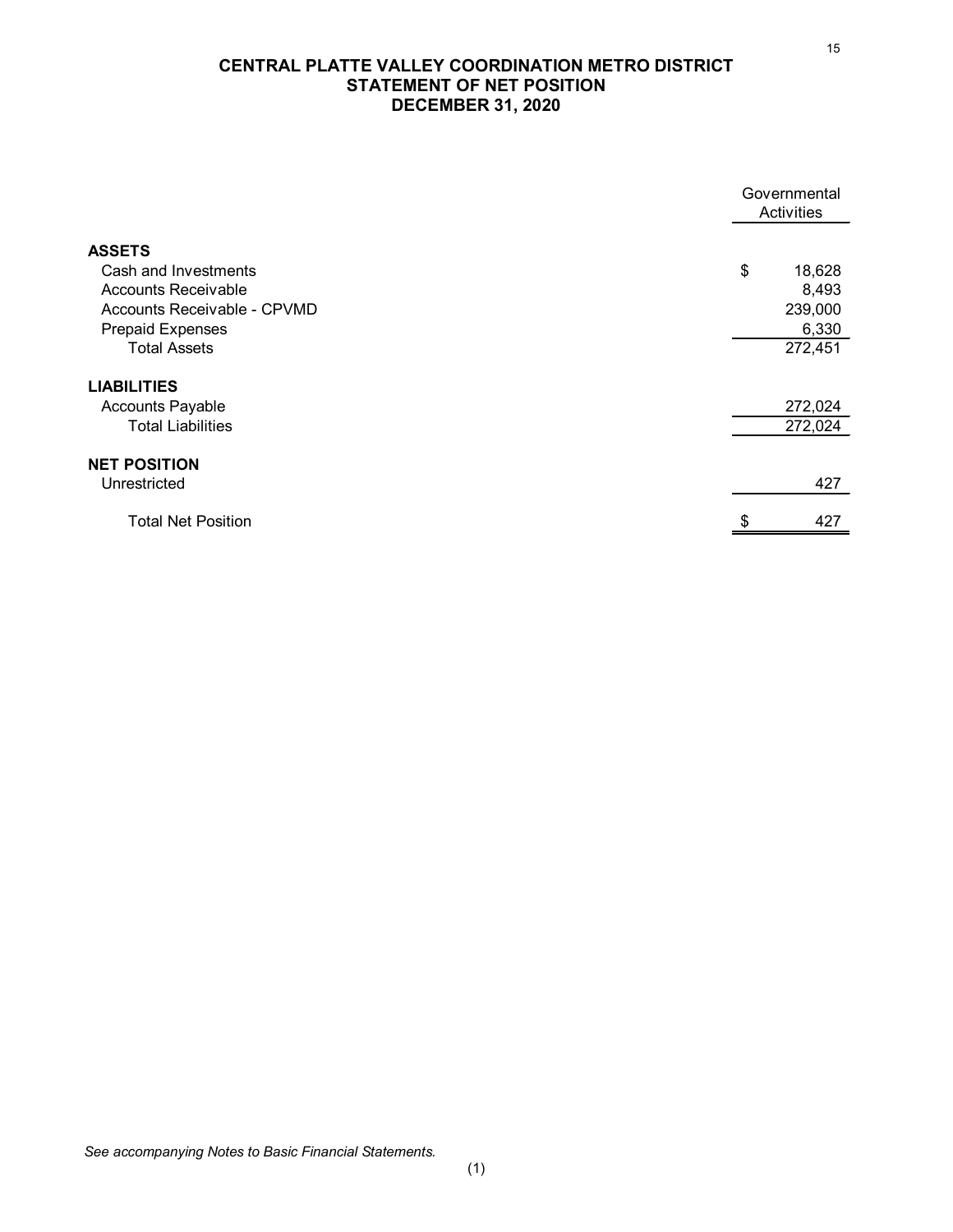# **CENTRAL PLATTE VALLEY COORDINATION METRO DISTRICT STATEMENT OF ACTIVITIES YEAR ENDED DECEMBER 31, 2020**

|                                                                                            |                                                 |                               | Program Revenues                         |                                        | <b>Net Revenues</b><br>(Expenses) and<br>Change in<br><b>Net Position</b> |                |
|--------------------------------------------------------------------------------------------|-------------------------------------------------|-------------------------------|------------------------------------------|----------------------------------------|---------------------------------------------------------------------------|----------------|
| <b>FUNCTIONS/PROGRAMS</b>                                                                  | Expenses                                        | Charges<br>for<br>Services    | Operating<br>Grants and<br>Contributions | Capital<br>Grants and<br>Contributions | Governmental<br>Activities                                                |                |
| <b>Primary Government:</b><br><b>Governmental Activities:</b><br><b>General Government</b> | 1,782,878<br>\$                                 | \$                            | 1,764,092<br>\$                          | 1,478<br>\$                            | (17, 308)<br>\$                                                           |                |
| <b>Total Governmental Activities</b>                                                       | 1,782,878<br>æ,                                 | \$                            | 1,764,092<br>\$                          | 1,478<br>-\$                           | (17, 308)                                                                 |                |
|                                                                                            | <b>GENERAL REVENUES</b><br><b>Other Revenue</b> | <b>Total General Revenues</b> |                                          |                                        |                                                                           | 7,973<br>7,973 |
|                                                                                            | <b>CHANGE IN NET POSITION</b>                   |                               |                                          |                                        |                                                                           | (9, 335)       |
|                                                                                            | Net Position - Beginning of Year                |                               |                                          |                                        |                                                                           | 9,762          |
|                                                                                            | <b>NET POSITION - END OF YEAR</b>               |                               |                                          |                                        |                                                                           | 427            |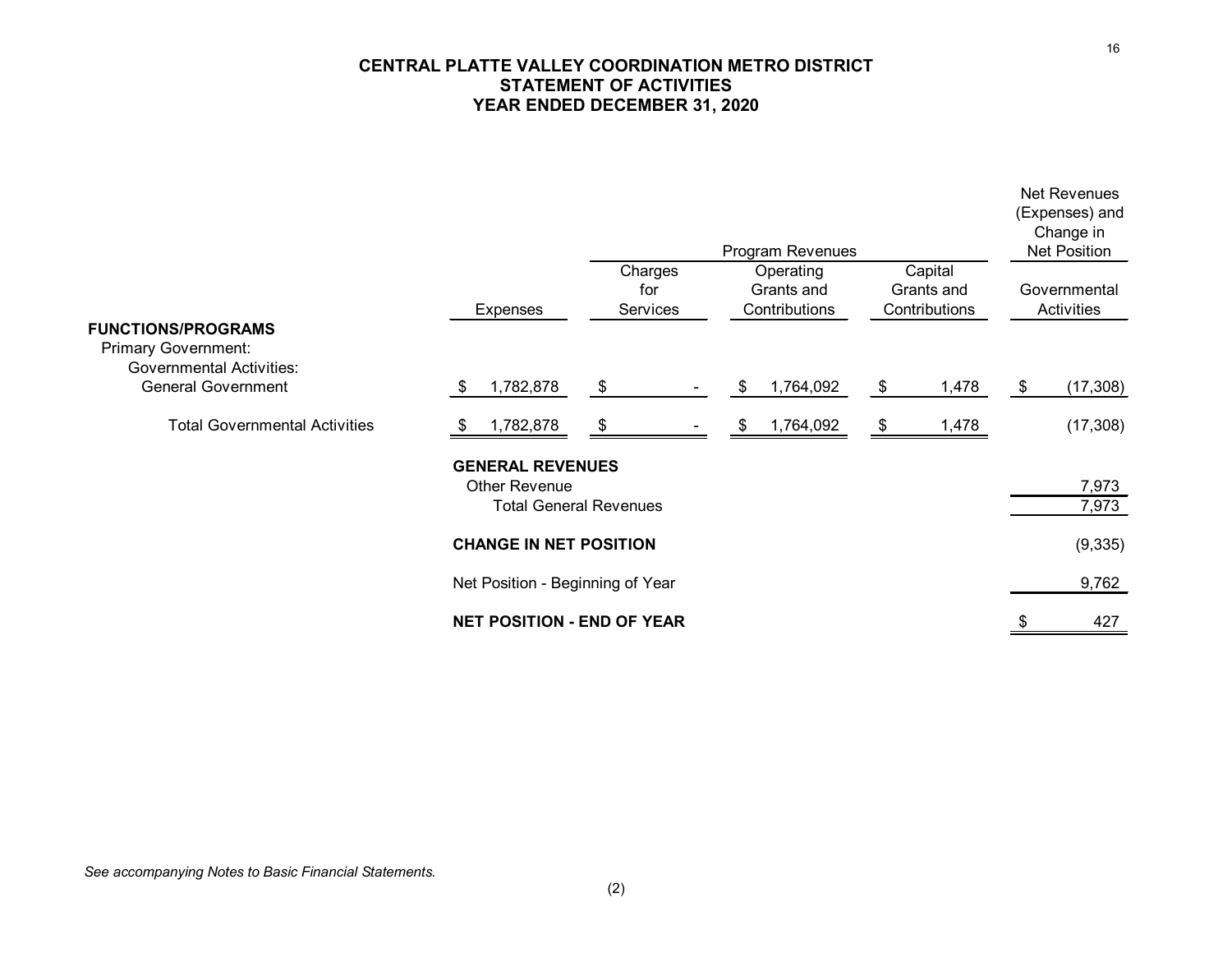# **CENTRAL PLATTE VALLEY COORDINATION METRO DISTRICT BALANCE SHEET GOVERNMENTAL FUNDS DECEMBER 31, 2020**

|                                                                                                                         | General                                   |
|-------------------------------------------------------------------------------------------------------------------------|-------------------------------------------|
| <b>ASSETS</b>                                                                                                           |                                           |
| Cash and Investments<br><b>Accounts Receivable</b><br><b>Accounts Receivable - CPVMD</b><br><b>Prepaid Expenditures</b> | \$<br>18,628<br>8,493<br>239,000<br>6,330 |
| <b>Total Assets</b>                                                                                                     | \$<br>272,451                             |
| <b>LIABILITIES AND FUND BALANCES</b>                                                                                    |                                           |
| <b>LIABILITIES</b><br><b>Accounts Payable</b><br><b>Total Liabilities</b>                                               | \$<br>272,024<br>272,024                  |
| <b>FUND BALANCE</b><br>Nonspendable:<br><b>Prepaid Amounts</b>                                                          | 6,330                                     |
| Unassigned:<br><b>General Government</b><br><b>Total Fund Balance</b>                                                   | (5,903)<br>427                            |
| Total Liabilities and Fund Balances                                                                                     | 272,451                                   |

Amounts reported for governmental activities in the statement of net position are the same as above for total fund balance.

17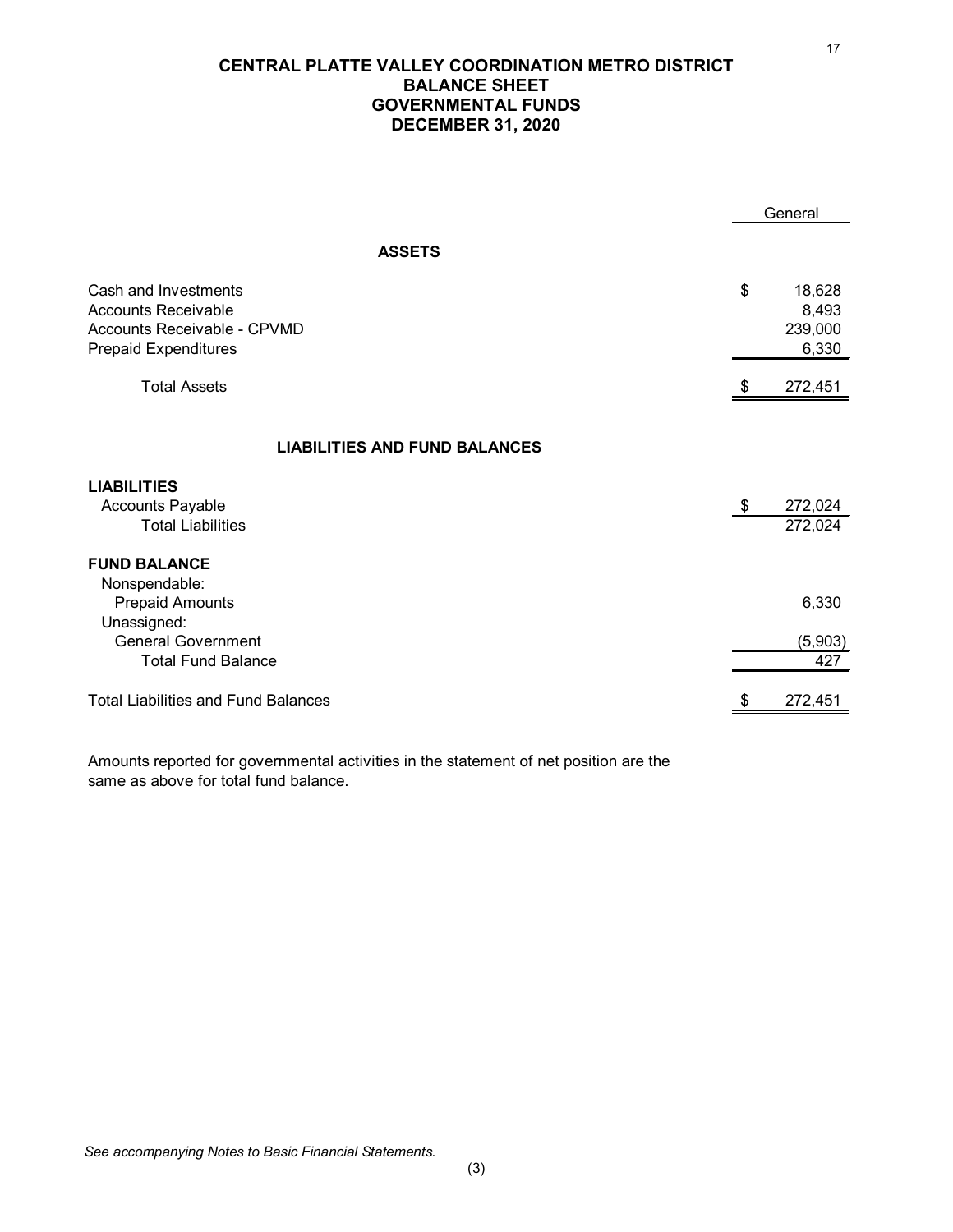# **CENTRAL PLATTE VALLEY COORDINATION METRO DISTRICT STATEMENT OF REVENUES, EXPENDITURES, AND CHANGES IN FUND BALANCES GOVERNMENTAL FUNDS YEAR ENDED DECEMBER 31, 2020**

|                                              | General |             |
|----------------------------------------------|---------|-------------|
| <b>REVENUES</b>                              |         |             |
| <b>Other Revenue</b>                         | \$      | 7,973       |
| <b>Total Revenues</b>                        |         | 7,973       |
| <b>EXPENDITURES</b>                          |         |             |
| <b>General Government:</b>                   |         |             |
| Accounting                                   |         | 57,263      |
| Audit                                        |         | 3,200       |
| <b>Director Fees</b>                         |         | 5,500       |
| Dues and Membership                          |         | 5,838       |
| Election                                     |         | 1,888       |
| <b>Insurance and Bonds</b>                   |         | 6,869       |
| Legal                                        |         | 36,704      |
| Management                                   |         | 44,277      |
| Miscellaneous                                |         | 4,481       |
| Onsite management                            |         | 75,000      |
| Payroll Taxes                                |         | 421         |
| Website Maintenance                          |         | 3,715       |
| Operations and Maintenance:                  |         |             |
| 17th Street Gardens                          |         | 228,098     |
| Engineering - Administrative                 |         | 8,810       |
| <b>Engineering - Repairs and Maintenance</b> |         | 48,047      |
| Landscaping and Other Maintenance            |         | 371,088     |
| Millennium Bridge Maintenance                |         | 253,235     |
| Security                                     |         | 468,938     |
| Union Gateway Bridge Maintenance             |         | 157,877     |
| Capital Outlay:                              |         |             |
| Development Coordination                     |         | 1,629       |
| <b>Total Expenditures</b>                    |         | 1,782,878   |
| <b>EXCESS OF REVENUES OVER (UNDER)</b>       |         |             |
| <b>EXPENDITURES</b>                          |         | (1,774,905) |
|                                              |         |             |
| <b>OTHER FINANCING SOURCES (USES)</b>        |         |             |
| Payment from CPVMD - Operations              |         | 1,764,092   |
| Payment from CPVMD - Capital                 |         | 1,478       |
| <b>Total Other Financing Sources (Uses)</b>  |         | 1,765,570   |
| <b>NET CHANGE IN FUND BALANCE</b>            |         | (9, 335)    |
| Fund Balance - Beginning of Year             |         | 9,762       |
| <b>FUND BALANCE - END OF YEAR</b>            |         | 427         |
|                                              |         |             |

Amounts reported for governmental activities in the statement of activities are the same as above.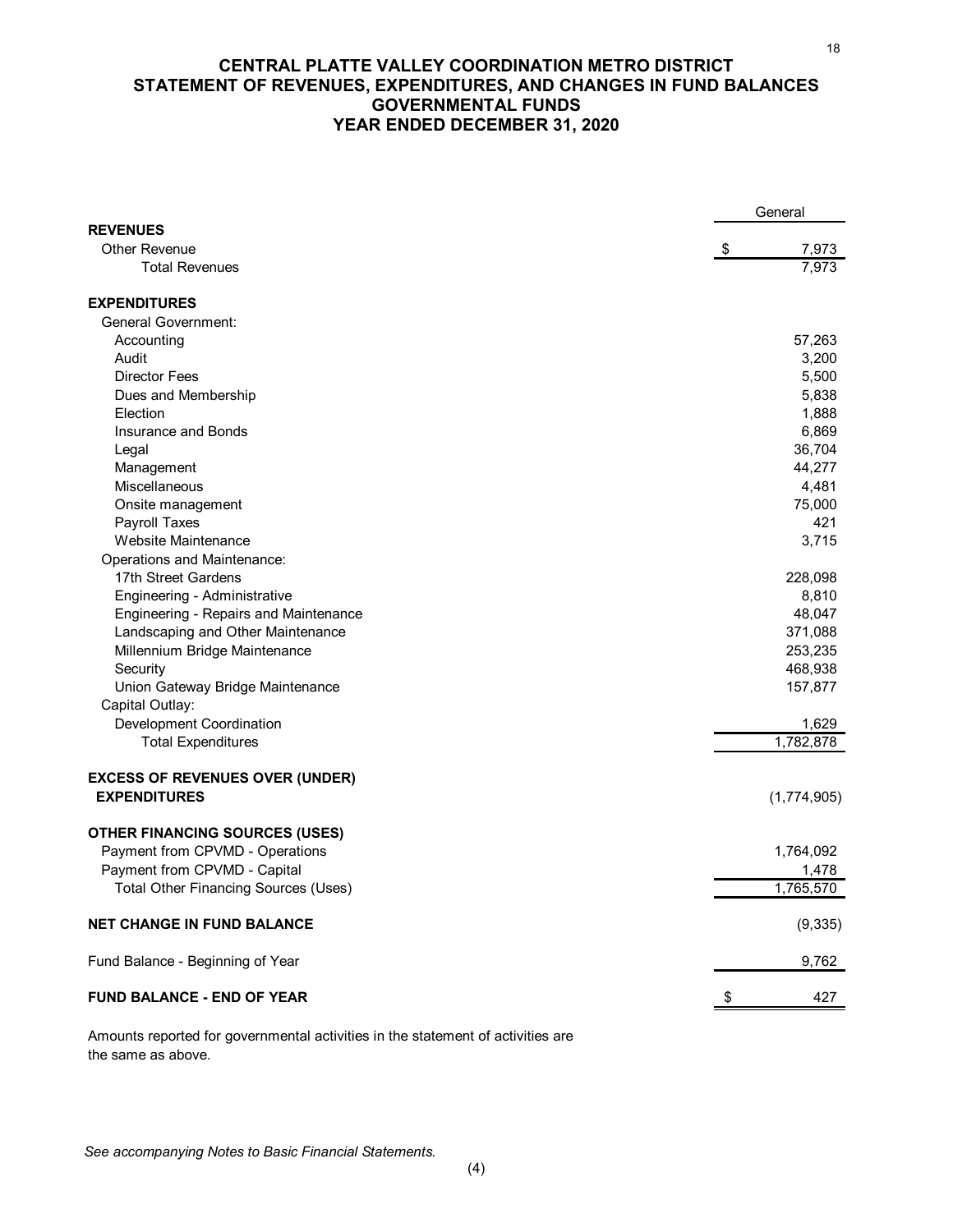# **CENTRAL PLATTE VALLEY COORDINATION METRO DISTRICT GENERAL FUND STATEMENT OF REVENUES, EXPENDITURES, AND CHANGES IN FUND BALANCE – BUDGET AND ACTUAL YEAR ENDED DECEMBER 31, 2020**

19

|                                                                                                     | Original<br>and Final<br><b>Budget</b> | Actual<br>Amounts | Variance with<br><b>Final Budget</b><br>Positive<br>(Negative) |
|-----------------------------------------------------------------------------------------------------|----------------------------------------|-------------------|----------------------------------------------------------------|
| <b>REVENUES</b>                                                                                     |                                        |                   |                                                                |
| <b>Other Revenues</b>                                                                               | \$                                     | 7,973<br>\$       | 7,973<br>\$                                                    |
| <b>Total Revenues</b>                                                                               |                                        | 7,973             | 7,973                                                          |
| <b>EXPENDITURES</b>                                                                                 |                                        |                   |                                                                |
| <b>General Government:</b>                                                                          |                                        |                   |                                                                |
| Accounting                                                                                          | 57,000                                 | 57,263            | (263)                                                          |
| Audit                                                                                               | 3,000                                  | 3,200             | (200)                                                          |
| <b>Director Fees</b>                                                                                | 6,000                                  | 5,500             | 500                                                            |
| Dues and Membership                                                                                 | 4,500                                  | 5,838             | (1, 338)                                                       |
| Election                                                                                            | 5,000                                  | 1,888             | 3,112                                                          |
| Insurance and Bonds                                                                                 | 7,500                                  | 6,869             | 631                                                            |
| Legal                                                                                               | 46,000                                 | 36,704            | 9,296                                                          |
| Management                                                                                          | 55,000                                 | 44,277            | 10,723                                                         |
| Miscellaneous                                                                                       | 2,000                                  | 4,481             | (2,481)                                                        |
| Onsite management                                                                                   | 82,000                                 | 75,000            | 7,000                                                          |
| Payroll Taxes                                                                                       | 458                                    | 421               | 37                                                             |
| Website Maintenance                                                                                 | 1,500                                  | 3,715             | (2, 215)                                                       |
| Contingency                                                                                         | 18,042                                 |                   | 18,042                                                         |
| Operations and Maintenance:                                                                         |                                        |                   |                                                                |
| 17th Street Gardens                                                                                 | 188,000                                | 228,098           | (40,098)                                                       |
| Engineering - Administrative                                                                        | 12,000                                 | 8,810             | 3,190                                                          |
| Engineering - Repairs and Maintenance                                                               | 50,000                                 | 48,047            | 1,953                                                          |
| Landscaping and Other Maintenance                                                                   | 456,000                                | 371,088           | 84,912                                                         |
| Millennium Bridge Maintenance                                                                       | 560,000                                | 253,235           | 306,765                                                        |
| Security                                                                                            | 500,000                                | 468,938           | 31,062                                                         |
| <b>Vendor Permitting</b>                                                                            | 1,000                                  |                   | 1,000                                                          |
| Union Gateway Bridge Maintenance                                                                    | 175,000                                | 157,877           | 17,123                                                         |
| Capital Outlay:                                                                                     |                                        |                   |                                                                |
| <b>Art Funds</b>                                                                                    | 350,000                                |                   | 350,000                                                        |
| Development Coordination                                                                            | 20,000                                 | 1,629             | 18,371                                                         |
| <b>Total Expenditures</b>                                                                           | 2,600,000                              | 1,782,878         | 817,122                                                        |
|                                                                                                     |                                        |                   |                                                                |
| <b>EXCESS OF REVENUES OVER</b>                                                                      |                                        |                   |                                                                |
| (UNDER) EXPENDITURES                                                                                | (2,600,000)                            | (1,774,905)       | 825,095                                                        |
| <b>OTHER FINANCING SOURCES (USES)</b>                                                               |                                        |                   |                                                                |
| Payment from CPVMD - Operations                                                                     | 2,230,000                              | 1,764,092         | (465,908)                                                      |
| Payment from CPVMD - Capital                                                                        | 370,000                                | 1,478             | (368, 522)                                                     |
| <b>Total Other Financing Sources (Uses)</b>                                                         | 2,600,000                              | 1,765,570         | (834, 430)                                                     |
| <b>EXCESS OF REVENUES AND OTHER</b><br><b>FINANCING SOURCES OVER (UNDER)</b><br><b>EXPENDITURES</b> |                                        | (9, 335)          | (9,335)                                                        |
| Fund Balance - Beginning of Year                                                                    | 5,964                                  | 9,762             | 3,798                                                          |
|                                                                                                     |                                        |                   |                                                                |
| <b>FUND BALANCE - END OF YEAR</b>                                                                   | \$<br>5,964                            | \$<br>427         | \$<br>(5, 537)                                                 |

*See accompanying Notes to Basic Financial Statements.*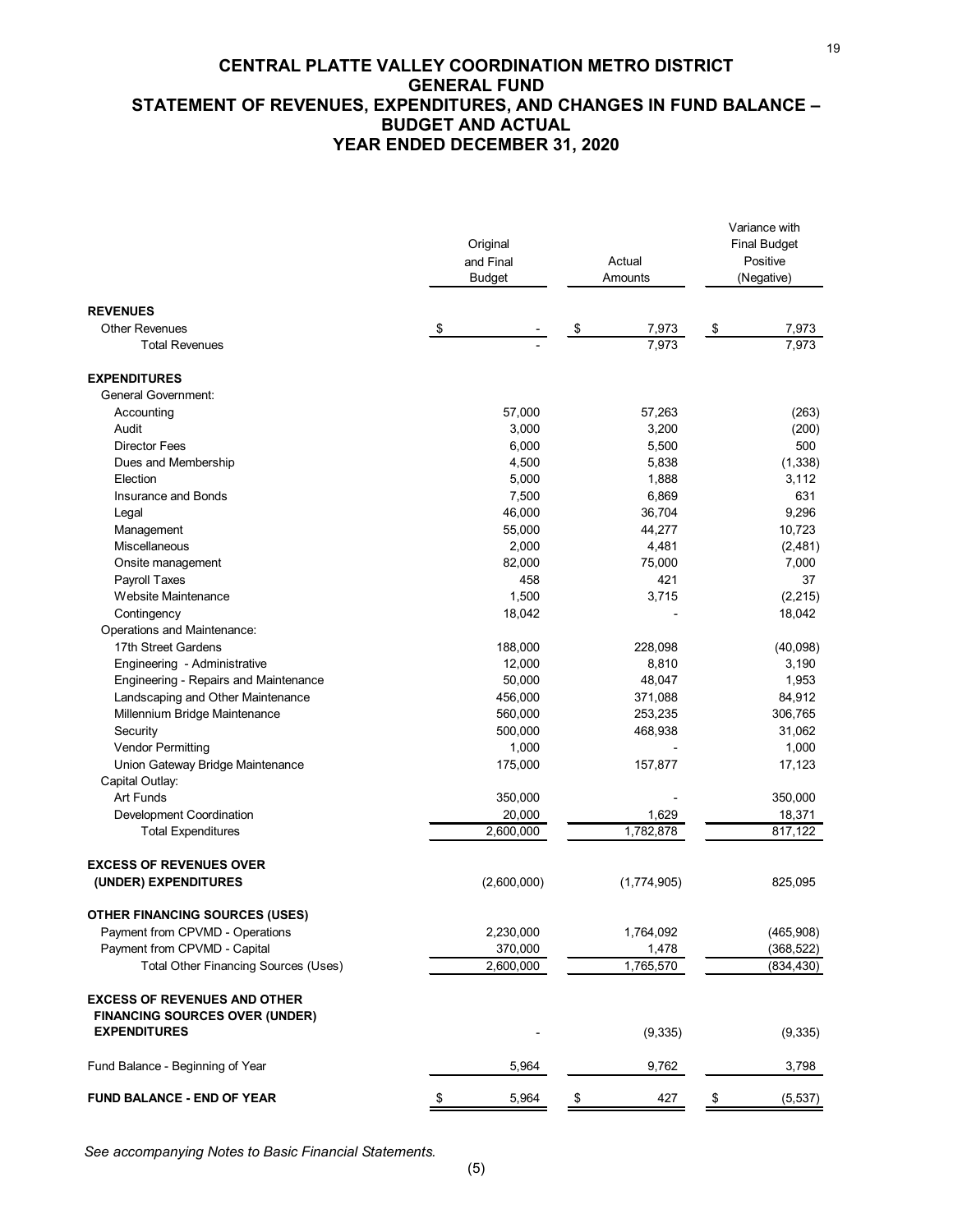# **NOTE 1 DEFINITION OF REPORTING ENTITY**

Central Platte Valley Coordination Metro District (District), a quasi-municipal corporation and political subdivision of the State of Colorado, was organized by order and decree of the District Court for the City and County of Denver, Colorado (City), on February 19, 2013, and is governed pursuant to provisions of the Colorado Special District Act (Title 32, Article 1, Colorado Revised Statues). The District operates under a Service Plan approved by the City Council on November 26, 2012. The District's boundaries and service area are located in the City.

The District was organized to implement a multi-district structure to more effectively accommodate both residential and commercial development within and without the District's physical boundaries.

The District has no power to issue any debt and no authority to impose a mill levy upon any property within or without its boundaries. Rather, the primary source of revenue available to the District is based upon its ability to enter into inter-governmental agreements with other governmental entities (IGAs). The basic nature of these IGAs would be for a governmental entity with taxing or other revenue-generating authority to transfer revenues to the District, which would then use the funds to provide for the operation and maintenance of all of the improvements and the provision of public services not otherwise dedicated to third-party entities.

In accordance with its Service Plan, the District is entirely responsible for coordinating the operation and maintenance of all public services and improvements throughout the Central Platte Valley development area.

The District follows the Governmental Accounting Standards Board (GASB) accounting pronouncements which provide guidance for determining which governmental activities, organizations and functions should be included within the reporting entity. GASB pronouncements set forth the financial accountability of a governmental organization's elected governing body as the basic criterion for including a possible component governmental organization in a primary government's legal entity. Financial accountability includes, but is not limited to, appointment of a voting majority of the organization's governing body, ability to impose its will on the organization, a potential for the organization to provide financial benefits or burdens and fiscal dependency.

The District is not financially accountable to any other organization, nor is the District a component unit of any other primary governmental entity.

The District has no employees and all operations and administrative functions are contracted.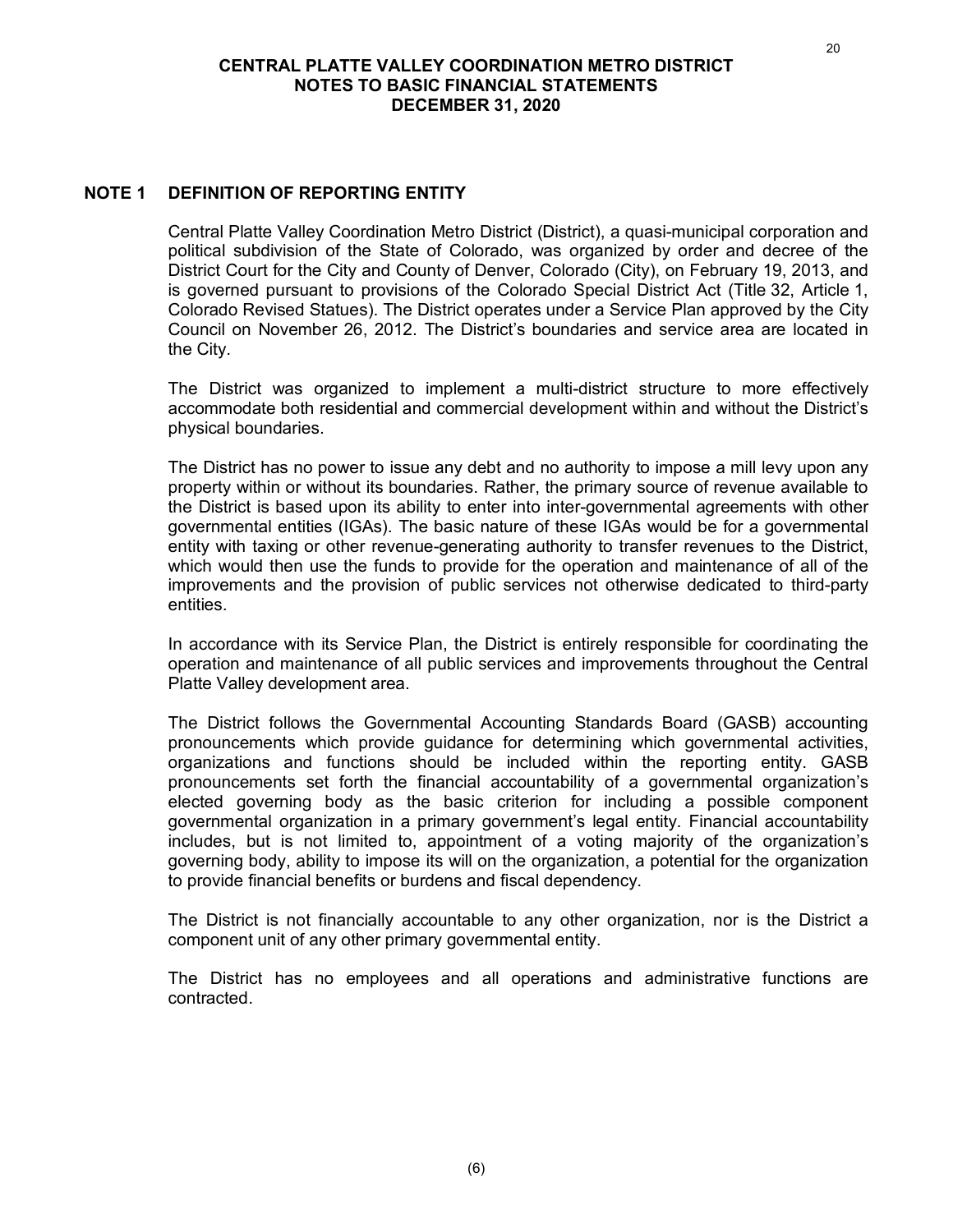# **NOTE 2 SUMMARY OF SIGNIFICANT ACCOUNTING POLICIES**

The more significant accounting policies of the District are described as follows:

#### **Government-wide and Fund Financial Statements**

The government-wide financial statements include the statement of net position and the statement of activities. These financial statements include all of the activities of the District. The effect of interfund activity has been removed from these statements. Governmental activities are normally supported by taxes and intergovernmental revenues.

The statement of net position reports all financial and capital resources of the District. The difference between the sum of assets and deferred outflows and the sum of liabilities and deferred inflows is reported as net position.

The statement of activities demonstrates the degree to which the direct and indirect expenses of a given function or segment are offset by program revenues. Direct expenses are those that are clearly identifiable with a specific function or segment. Program revenues include: 1) charges to customers or applicants who purchase, use, or directly benefit from goods, services, or privileges provided by a given function or segment, and 2) grants and contributions that are restricted to meeting the operational or capital requirements of a particular function or segment. Taxes and other items not properly included among program revenues are reported instead as general revenues.

Separate financial statements are provided for governmental funds. Major individual governmental funds are reported as separate columns in the fund financial statements.

#### **Measurement Focus, Basis of Accounting and Financial Statement Presentation**

The government-wide financial statements are reported using the economic resources measurement focus and the accrual basis of accounting. Revenues are recorded when earned and expenses are recorded when a liability is incurred, regardless of the timing of related cash flows.

Governmental fund financial statements are reported using the current financial resources measurement focus and the modified accrual basis of accounting. Revenues are recognized as soon as they are both measurable and available. Revenues are considered to be available when they are collectible within the current period or soon enough thereafter to pay liabilities of the current period. For this purpose, the District considers revenues to be available if they are collected within 60 days of the end of the current fiscal period. The major sources of revenue subject to accrual are payments from Central Platte Valley Metropolitan District. All other revenue items are considered to be measurable and available only when cash is received by the District. Expenditures, other than interest on long-term obligations, are recorded when the liability is incurred, or the long-term obligation is due.

The District reports the following major governmental fund:

The General Fund is the District's primary operating fund. It accounts for all financial resources of the general government.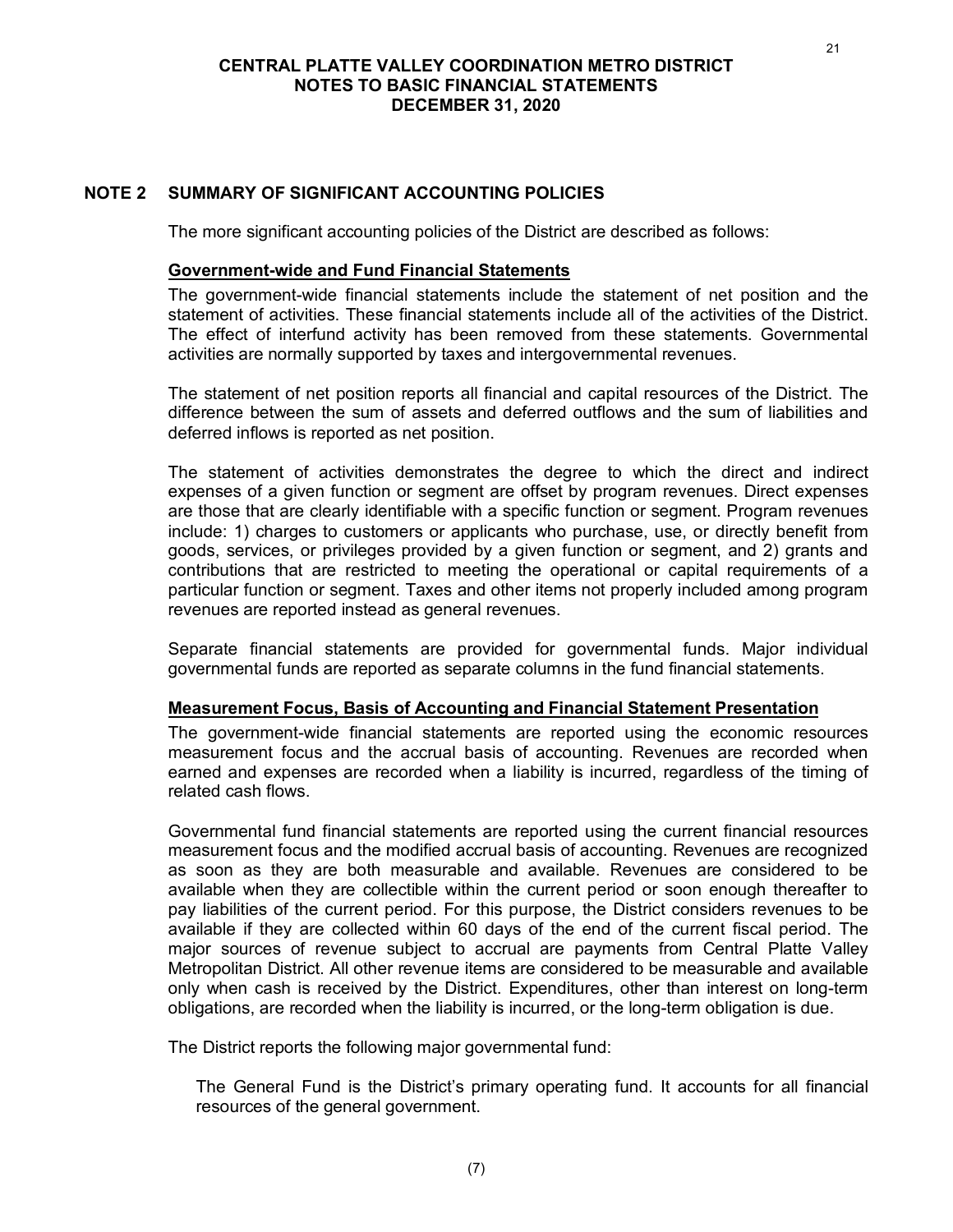# **NOTE 2 SUMMARY OF SIGNIFICANT ACCOUNTING POLICIES (CONTINUED)**

### **Budgets**

In accordance with the State Budget Law, the District's Board of Directors holds public hearings in the fall of each year to approve the budget and appropriate the funds for the ensuing year. The appropriation is at the total fund expenditures level and lapses at year-end. The District's Board of Directors can modify the budget by line item within the total appropriation without notification. The appropriation can only be modified upon completion of notification and publication requirements. The budget includes each fund on its basis of accounting unless otherwise indicated.

# **Equity**

#### Net Position

For government-wide presentation purposes when both restricted and unrestricted resources are available for use, it is the government's practice to use restricted resources first, then unrestricted resources as they are needed.

#### Fund Balance

Fund balance for governmental funds should be reported in classifications that comprise a hierarchy based on the extent to which the government is bound to honor constraints on the specific purposes for which spending can occur. Governmental funds report up to five classifications of fund balance: nonspendable, restricted, committed, assigned, and unassigned. Because circumstances differ among governments, not every government or every governmental fund will present all of these components. The following classifications describe the relative strength of the spending constraints:

*Nonspendable Fund Balance* – The portion of fund balance that cannot be spent because it is either not in spendable form (such as prepaid amounts or inventory) or legally or contractually required to be maintained intact.

*Restricted Fund Balance* – The portion of fund balance that is constrained to being used for a specific purpose by external parties (such as bondholders), constitutional provisions, or enabling legislation.

*Committed Fund Balance* – The portion of fund balance that can only be used for specific purposes pursuant to constraints imposed by formal action of the government's highest level of decision-making authority, the Board of Directors. The constraint may be removed or changed only through formal action of the Board of Directors.

*Assigned Fund Balance* – The portion of fund balance that is constrained by the government's intent to be used for specific purposes but is neither restricted nor committed. Intent is expressed by the Board of Directors to be used for a specific purpose. Constraints imposed on the use of assigned amounts are more easily removed or modified than those imposed on amounts that are classified as committed.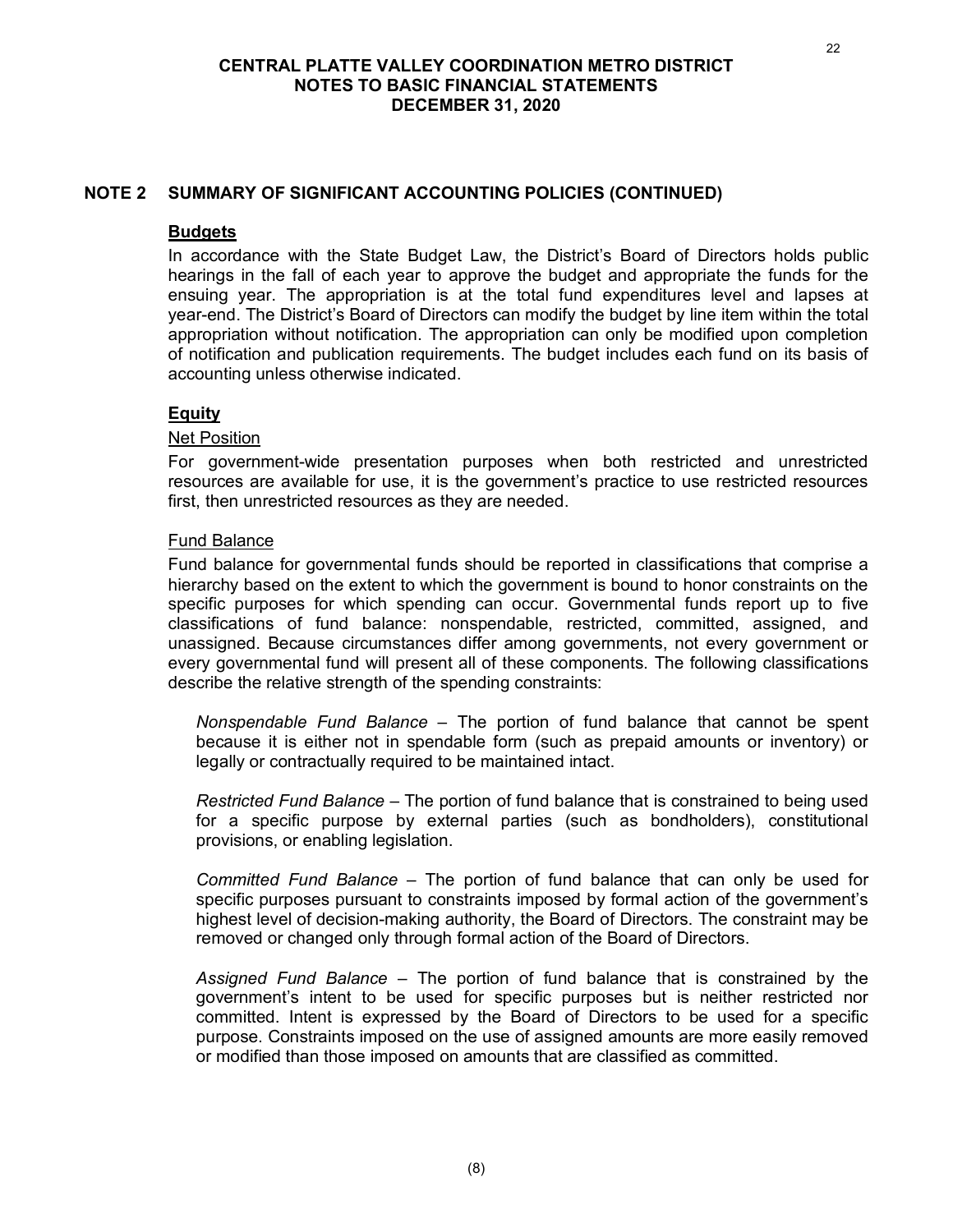### **NOTE 2 SUMMARY OF SIGNIFICANT ACCOUNTING POLICIES (CONTINUED)**

#### **Equity (Continued)**

Fund Balance (Continued)

*Unassigned Fund Balance* – The residual portion of fund balance that does not meet any of the criteria described above.

If more than one classification of fund balance is available for use when an expenditure is incurred, it is the District's practice to use the most restrictive classification first.

# **NOTE 3 CASH AND INVESTMENTS**

Cash and investments as of December 31, 2020, are classified in the accompanying financial statements as follows:

| Statement of Net Position:        |        |
|-----------------------------------|--------|
| Cash and Investments              | 18.628 |
| <b>Total Cash and Investments</b> | 18.628 |

Cash and investments as of December 31, 2020, consist of the following:

| Deposits with Financial Institutions | 18.628 |
|--------------------------------------|--------|
| <b>Total Cash and Investments</b>    | 18.628 |

#### **Deposits with Financial Institutions**

The Colorado Public Deposit Protection Act (PDPA) requires that all units of local government deposit cash in eligible public depositories. Eligibility is determined by state regulators. Amounts on deposit in excess of federal insurance levels must be collateralized. The eligible collateral is determined by the PDPA. PDPA allows the institution to create a single collateral pool for all public funds. The pool for all the uninsured public deposits as a group is to be maintained by another institution or held in trust. The market value of the collateral must be at least 102% of the aggregate uninsured deposits.

The State Commissioners for banks and financial services are required by statute to monitor the naming of eligible depositories and reporting of the uninsured deposits and assets maintained in the collateral pools.

At December 31, 2020, the District's cash deposits had a bank balance of \$22,584 and a carrying balance of \$18,628.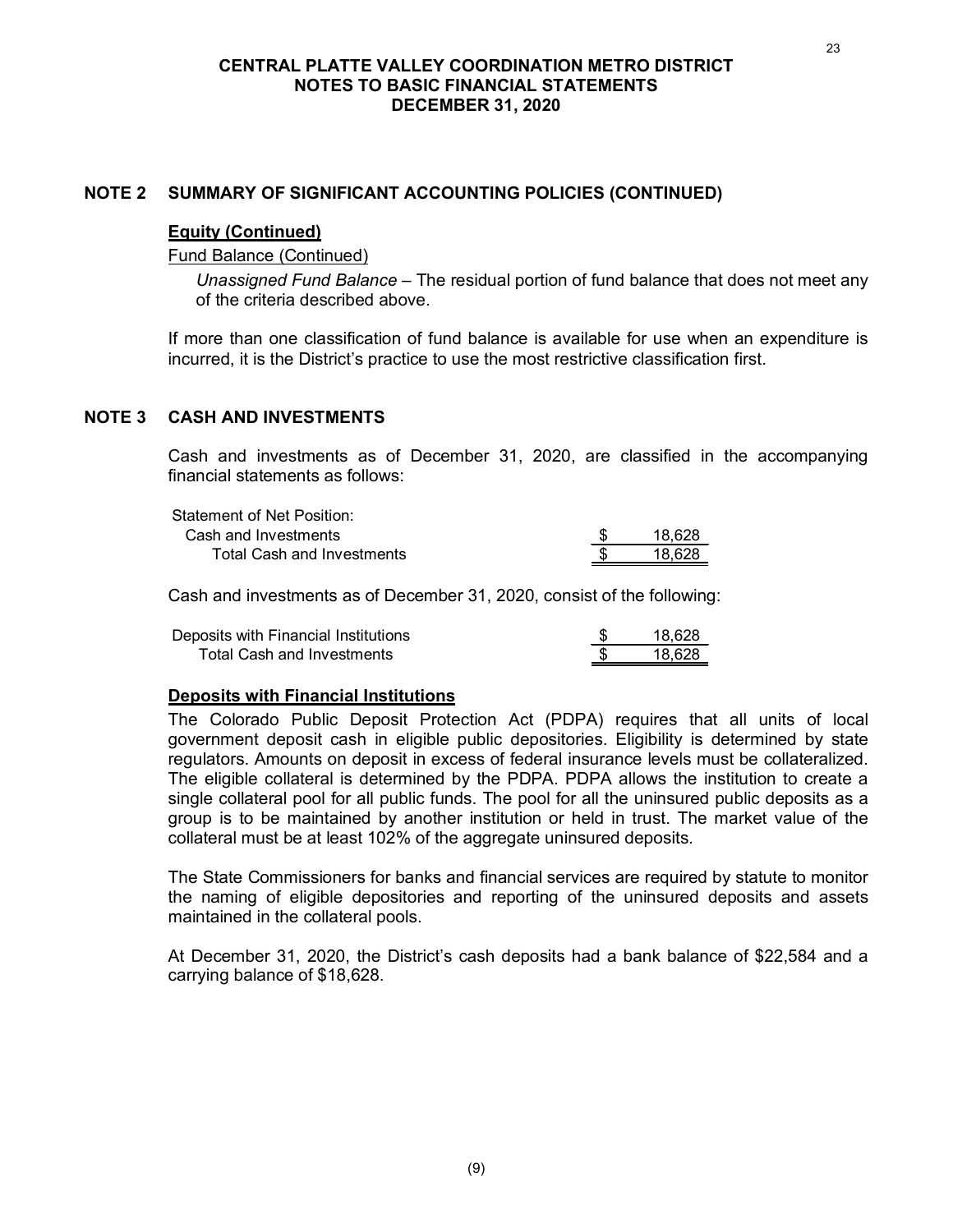# **NOTE 3 CASH AND INVESTMENTS (CONTINUED)**

### **Investments**

The District has not adopted a formal investment policy; however, the District follows state statutes regarding investments.

The District generally limits its concentration of investments to those investments which are believed to have minimal credit risk, minimal interest rate risk and no foreign currency risk. Additionally, the District is not subject to concentration risk disclosure requirements or subject to investment custodial risk for investments that are in the possession of another party.

Colorado revised statutes limit investment maturities to five years or less unless formally approved by the Board of Directors. Such actions are generally associated with a debt service reserve or sinking fund requirements.

Colorado statutes specify investment instruments meeting defined rating and risk criteria in which local governments may invest which include:

- . Obligations of the United States, certain U.S. government agency securities, and securities of the World Bank
- . General obligation and revenue bonds of U.S. local government entities
- . Certain certificates of participation
- . Certain securities lending agreements
- . Bankers' acceptances of certain banks
- . Commercial paper
- . Written repurchase and certain reverse repurchase agreements collateralized by certain authorized securities
- . Certain money market funds
- . Guaranteed investment contracts
- . Local government investment pools

As of December 31, 2020, the District had no investments.

# **NOTE 4 NET POSITION**

The District has net position consisting of one component – unrestricted.

The unrestricted component of net position is the net amount of assets, deferred outflow of resources, liabilities, and deferred inflows of resources that are not included in the determination of the restricted component of net position.

The District's unrestricted net position as of December 31, 2020, is \$427.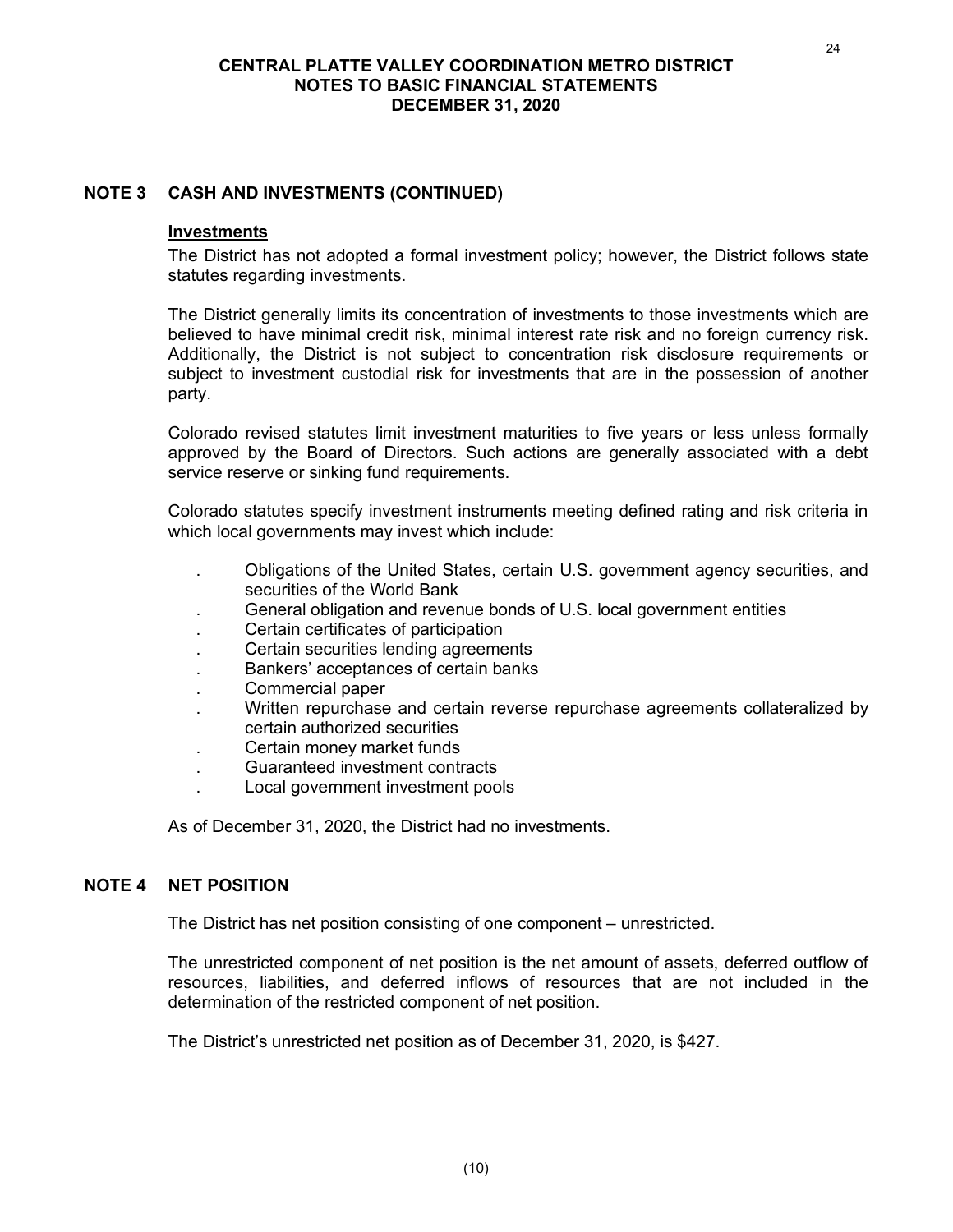#### **NOTE 5 INTERGOVERNMENTAL AGREEMENTS**

On October 8, 2013, the District entered into an Intergovernmental Funding and Cooperation Agreement (IGA) with Central Platte Valley Metropolitan District (CPVMD). The District shall manage, administer, and supervise the operational aspects of both Districts' responsibilities for landscaping, infrastructure replacement, maintenance and repair, and coordination with other private and governmental entities, including negotiation of certain easements, licenses, and contracts. Both Districts shall work diligently to manage the operational costs through a coordinated budget process. All operations and maintenance expenditures of the District shall be funded by CPVMD with an operations and maintenance mill levy not to exceed 20.000 mills levied by CPVMD, unless agreed upon by the District and CPVMD through a joint resolution.

### **NOTE 6 RELATED PARTIES**

Some members of the Board of Directors are employees of, owners of, or associated with Developers of the property within the District and CPVMD and may have conflicts of interest in dealing with the District.

#### **NOTE 7 RISK MANAGEMENT**

Except as provided in the Colorado Governmental Immunity Act, the District may be exposed to various risks of loss related to torts; thefts of, damage to, or destruction of assets; errors or omissions; injuries to employees; or acts of God.

The District is a member of the Colorado Special Districts Property and Liability Pool (Pool). The Pool is an organization created by intergovernmental agreement to provide property, liability, public officials' liability, boiler and machinery, and workers compensation coverage to its members. Settled claims have not exceeded this coverage in any of the past three fiscal years.

The District pays annual premiums to the Pool for liability, property, public officials' liability, and workers compensation coverage. In the event aggregated losses incurred by the Pool exceed amounts recoverable from reinsurance contracts and funds accumulated by the Pool, the Pool may require additional contributions from the Pool members. Any excess funds which the Pool determines are not needed for purposes of the Pool may be returned to the members pursuant to a distribution formula.